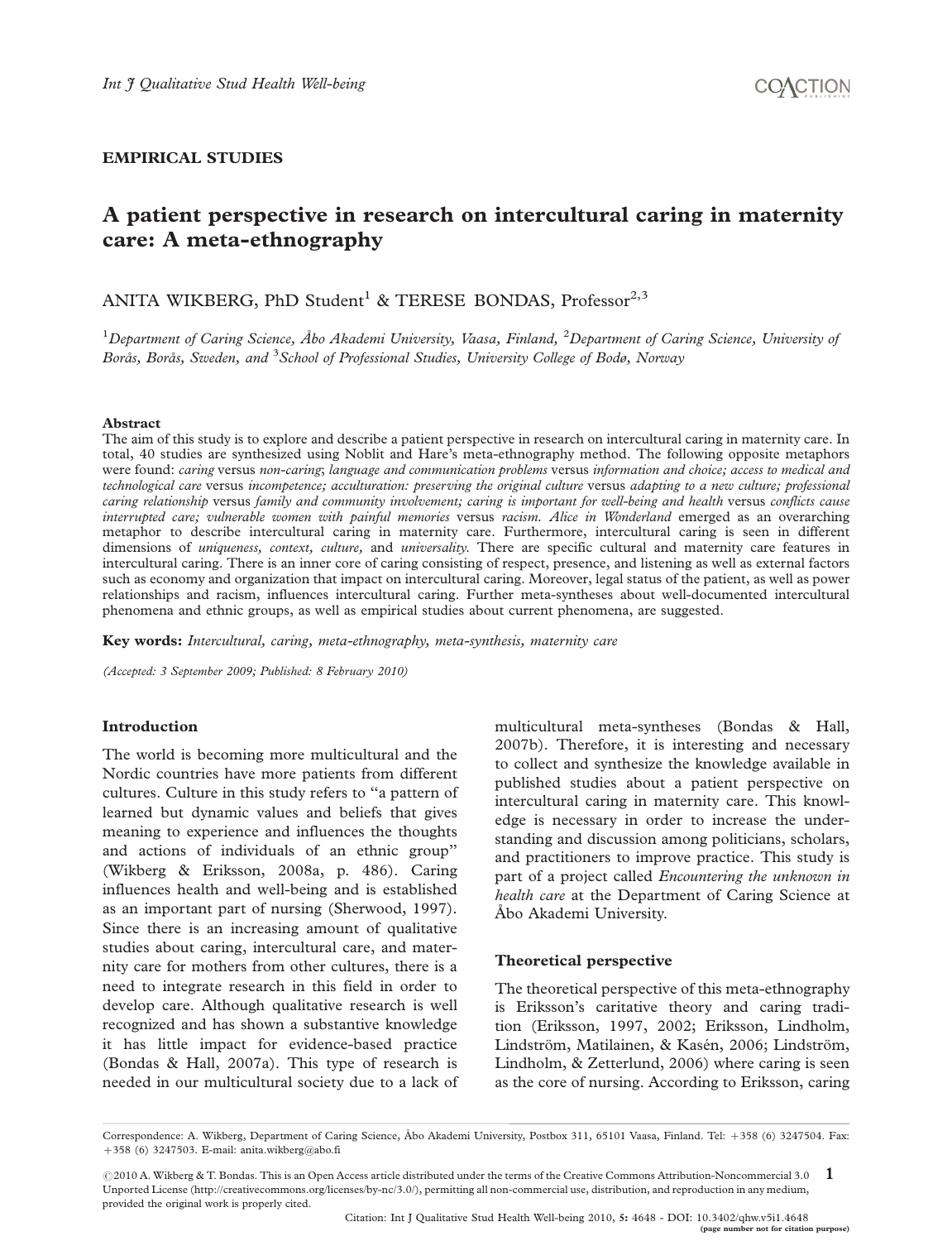maintains and enables health and well-being. The human being is seen as body, mind, and spirit. The patient is a suffering human being. Striving for genuine communion and understanding for the unique human being is essential. A caring relationship derives its origin from the ethos of love, responsibility, and sacrifice, i.e., a caritative ethic. The human being's dignity and holiness is placed first. The purpose of caring is to alleviate suffering and promote health and life. The aim of caring science is to understand meaning and find knowledge for alleviating suffering and serving life and health.

Wikberg and Eriksson (2008a) have described a model for intercultural caring. In this model, intercultural caring is a mutual but asymmetrical relationship between a patient and a professional nurse from different cultures. Intercultural caring is described as different dimensions: ontological, phenomenological, and practical. Moreover, intercultural caring promotes health and well-being. The patient's acculturation and the nurse's cultural competence as well as the cultural backgrounds of both influence intercultural caring. Outer factors like education, politics, and organization also influence intercultural caring and all aspects of intercultural caring are seen as a whole. "Intercultural refers to mutuality and concentration on similarities and less on comparing cultural differences than transcultural and crosscultural concepts'' (Wikberg & Eriksson, 2008a, p. 493). The theoretical perspective is used as a starting point, against which the findings are reflected.

## Earlier meta-syntheses

Earlier meta-syntheses were searched for in Cinahl (Ebsco) and Pubmed with the words caring/transcultural/intercultural/maternity/childbirth/midwifery combined with meta-synthesis. Three meta-syntheses about caring for children (Aagaard & Hall, 2008; Beck, 2002a; Nelson, 2002) were not considered below. Meta-syntheses on maternity care have described postpartum depression (Beck, 2002b), the process and practice of midwifery care in the USA (Kennedy, Rousseau, & Low, 2003), transition to motherhood (Nelson, 2003), expectant parents difficulty of choice after receiving information about fetal impairment (Sandelowski & Barroso, 2005), expert intrapartum maternity care (Downe, Simpson, & Trafford, 2006) and breastfeeding (Nelson, 2006).

Coffman's (2004) study about nurses' experience of caring for patients from other cultures was the only meta-synthesis located within intercultural care. The qualitative studies included were reduced to the following six themes: *connecting with the patient*, cultural diversity, the patient in context, in their world not mine, road blocks, and the cultural lens. Sherwood (1997) conducted a meta-synthesis on caring from the patient's perspective, and Finfgeld-Connett (2005) tried to clarify the concept of social support. In another meta-synthesis (Finfgeld-Connett, 2006), presence was described and Finfgeld-Connett (2008) synthesized qualitative research to enhance the understanding of caring in nursing.

The included studies in the above meta-syntheses were all published in English, a few (Beck, 2002b; Coffman, 2004; Nelson, 2006; Sandelowski & Barroso, 2005) included other cultures besides western cultures. Some excluded non-western studies (Nelson, 2003) or included only North American studies (Coffman, 2004; Kennedy, Rousseau, & Low, 2003; Sandelowski & Barroso, 2005) and some did not mention culture or ethnic groups in the choice of studies (Finfgeld-Connett, 2005, 2006, 2008; Sherwood, 1997).

Coffman's results concerned cultural issues throughout, according to the aim. In Beck's (2002b) study, cultural aspects of the results are considered. Some did not mention cultural aspects in their results at all, while others were aware that culture might affect the results, but gave no examples, or were aware that their study was homogenous. In some studies, a western cultural perspective is implicitly seen in the results but is not discussed. Several meta-syntheses were found on maternity care, caring or transcultural nursing, but no metasynthesis from a patient perspective on intercultural caring in maternity care was discovered. Culture and ethnic groups are not always considered when including studies, non-English studies are ignored and the results reflect cultural aspects only to a slight extent.

## Aim

The aim of this meta-ethnography was to explore and describe a patient perspective in research on intercultural caring in maternity care.

## Method

The meta-ethnography method developed by Noblit and Hare (1988) was chosen because it has the potential ''for deriving substantive interpretations about any set of ethnographic and interpretive studies'' (p. 9). Since the subject of this study, intercultural caring, is one concerning different cultures from an emic view, this method is especially suitable to collect, analyse, and interpret substantive knowledge. Meta-ethnography is also the most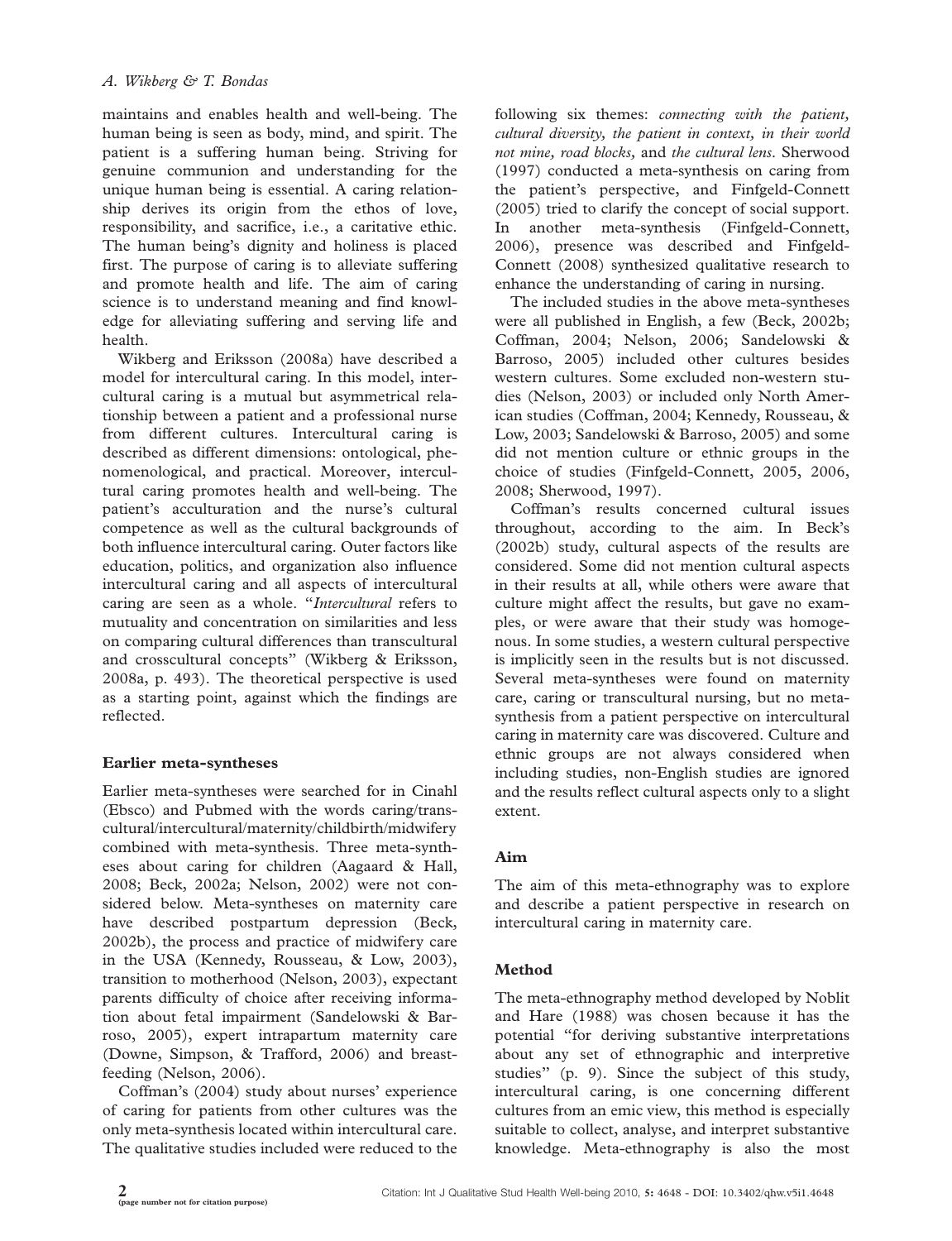common method used for meta-synthesis in nursing science (Bondas & Hall, 2007a). Noblit and Hare's (1988, pp. 26-29) meta-ethnography method includes seven phases that overlap and repeat as the synthesis proceeds:

- 1. Getting started includes deciding what the study is going to be about or in other words what the aim is.
- 2. Deciding what is relevant to the initial interest. This includes how studies are searched for and the criteria for inclusion and exclusion.
- 3. Reading the studies repeatedly, analyzing and noting interpretative metaphors. Here metaphors mean themes, perspectives, organizers, and/or concepts.
- 4. Determining how the studies are related. There are three ways the studies can be related: (1) the accounts are directly comparable as ''reciprocal'' translations; (2) the accounts stand in relative opposition to each other and are essentially "refutational"; or (3) the studies taken together present a ''line of argument'' rather than a reciprocal or refutational translation (Noblit & Hare, 1988, p. 36).
- 5. Translating the studies into one another. Translation is the same as ''interpretative explanation'' (Noblit & Hare, 1988, p. 7). Uniqueness and holism of studies can be retained even if the accounts are synthesized in the translations.
- 6. Synthesizing translations is to create a new whole of the parts. This is where a second or higher level synthesis is possible.
- 7. Expressing the synthesis in written or other form.

According to Noblit and Hare (1988) the metaethnography is inductive and interpretative. Furthermore, meta-ethnography is not used for accumulating and therefore improving and predicting but for understanding and enriching human discourse and anticipating.

## Literature search

Published research has systematically been searched for from March 2008 until March 2009, through homepages, databases, references, authors, and journals. The homepages of the Transcultural Nursing Society, Transcultural C.A.R.E. Associates, European Transcultural Nursing Association (ETNA), Cultural Diversity in Nursing, Transcultural Nursing, and CulturedMed were searched. The last mentioned provided the most results. The words care/caring/uncaring/non-caring have been combined with transcultural/intercultural/multicultural/ crosscultural/ ''from cultures other than their own''

and maternal/maternity/mother/birth/childbirth/childbearing/delivery/confinement/labour/labor/midwifery/midwife/antenatal/prenatal/postnatal/perinatal/ pregnant/pregnancy/obstetric, and shorter forms of these with an asterisk on 14-17 databases, depending on whether they were available or not on Nelli, which is a Finnish portal. The databases were Blackwell Synergy/Cinahl (Ovid)/ebrary/Health and Safety Science Abstracts (CSA)/IngentaConnect/Intute/ Journals@ovid/Medic/Medline (CSA)/Medline (Ovid)/Pubmed/SAGE Journals Online (Sage premier)/ ScienceDirect (Elsevier)/SpringerLink/Web of Science (ISI)/Academic Search Premier (EBSCO)/Arto. The Finnish databases (Arto and Medic) were searched with similar words in Finnish and Swedish. The titles of articles in the following journals: Midwifery 1985-2008/2, Journal of Midwifery and Women's Health 2000-2008/6, Cultural Diversity 2003-2008/2, Ethnicity and Health 1996/3-4-2008/ 5, Birth 1998-2008/3, Maternal and Child Health Journal 2005-2009/1 have systematically been searched. All the reference lists as well as the names of the first authors of included articles have been searched. A manual search has also been made.

First the titles were checked. Interesting titles led to abstracts and interesting abstracts gave full text articles. After reading 149 full text articles, 19 articles were included, 32 unclear articles were reread and discussed with the second author, and thereafter a total of 40 articles were included (Table I). One hundred and nine articles were excluded because they were not compatible with the inclusion criteria below.

## Inclusion and exclusion criteria

Inclusion and exclusion criteria have been used. Scientific qualitative empirical articles in English, German, Finnish, Swedish, Norwegian, and Danish about intercultural caring in maternity care context from a patient perspective, published before the end of 2008 were included. If articles had several perspectives or designs (woman/patient and other, qualitative and quantitative) it had to be possible to separate the results. All ethnic groups were included. Exclusion criteria were very short articles (1-3 pages), theoretical and discussion articles as well as reviews, masters' theses, and editorials. Articles that described caring in one culture, compared different cultures but did not include intercultural caring, or articles that compared patient's with professional's views were excluded. Studies about problems, diseases, religion, pain, health or communication or other subjects were excluded. The perspectives of students, teachers, or relatives were excluded. Quantitative studies were excluded. Duplicates that were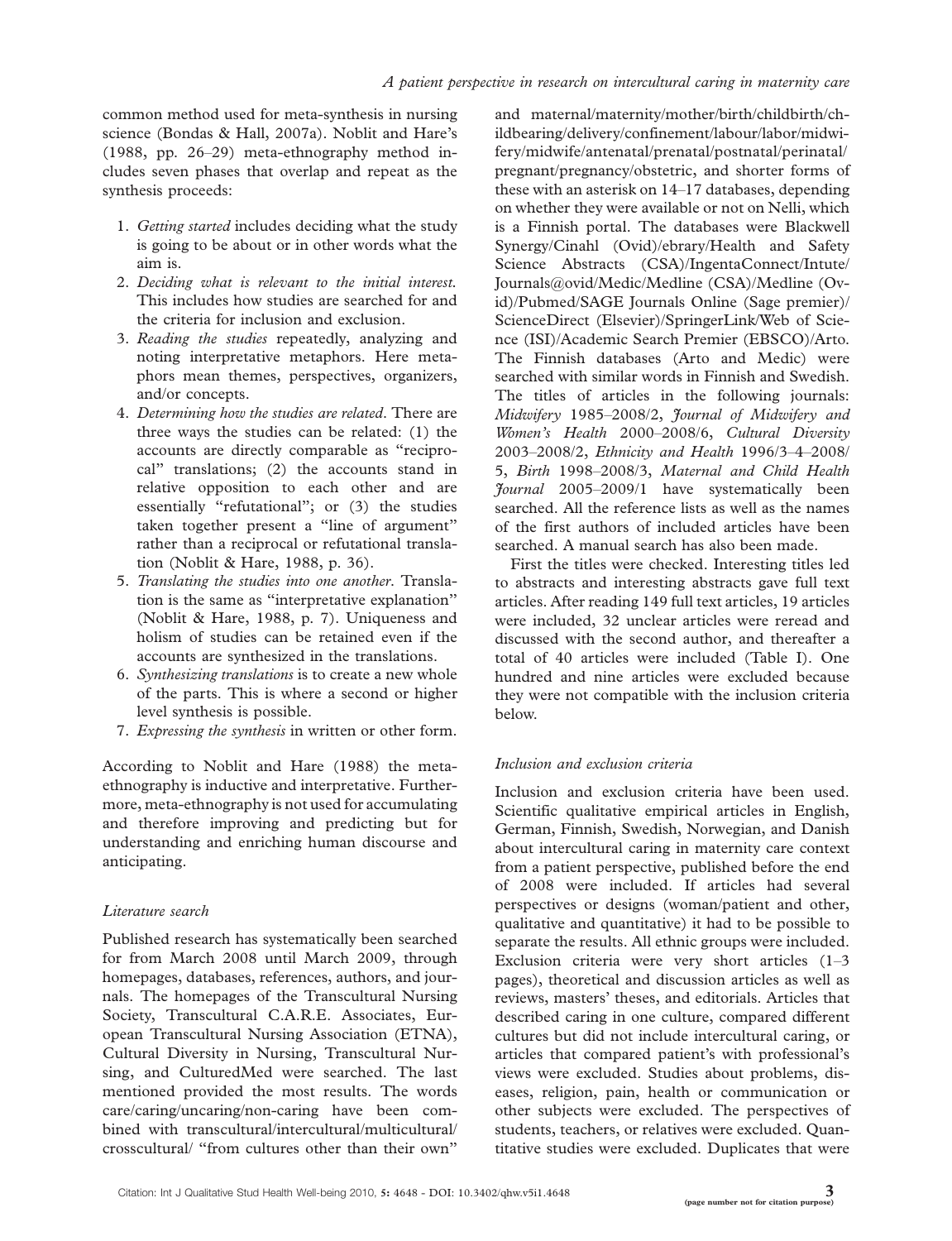# A. Wikberg & T. Bondas

Table I. Studies describing intercultural caring in maternity care included in meta-synthesis.

| raone r. Octanes deserioniz intercuitura caring in materinty care incruded in meta symmesis.<br>Author, year of | Sample of             | Culture or                                                                       | Data collection                                                                                                                                | Data analyses                                                                                                                           |
|-----------------------------------------------------------------------------------------------------------------|-----------------------|----------------------------------------------------------------------------------|------------------------------------------------------------------------------------------------------------------------------------------------|-----------------------------------------------------------------------------------------------------------------------------------------|
| Publication and<br>country of study                                                                             | informant             | country                                                                          |                                                                                                                                                |                                                                                                                                         |
| Beine, Fullerton,<br>Palinkas, and Anders<br>$(1995)$ , USA                                                     | 14 women              | Somalia                                                                          | Focus group, interviews                                                                                                                        | Content analysis                                                                                                                        |
| Berggren, Bergström, and<br>Edberg (2006), Sweden                                                               | 21 women              | Eritrea, Somalia,<br>Sudan                                                       | Interviews                                                                                                                                     | Latent content analysis                                                                                                                 |
| Berry (1999), USA                                                                                               | 16 women, 34<br>other | Mexican-American                                                                 | Observation and<br>interviews                                                                                                                  | Ethnonursing method                                                                                                                     |
| Bulman and McCourt<br>$(2002)$ , UK                                                                             | $12$ women +<br>other | Somali                                                                           | Semi-structured<br>interviews, narrative<br>approach, individual<br>focus group                                                                | Texts coded and sorted<br>to generate themes                                                                                            |
| Chalmers and<br>Omer-Hashi (2002),<br>Canada                                                                    | 388 women             | Somali                                                                           | Interviews, four<br>open-ended questions<br>about birth itself                                                                                 | Descriptive content<br>$analysis + quantitative$<br>analysis of frequency of<br>women's comments                                        |
| Cheung $(2002)$ ,<br>Scotland                                                                                   | 10 women, 55<br>other | China                                                                            | Semi-structured and<br>unstructured interviews,<br>participant observation<br>two case comparison,<br>$group$ discussions $+own$<br>experience | Comparative method                                                                                                                      |
| Chu (2005), Australia                                                                                           | 25 women              | China, Hong Kong,<br>Taiwan                                                      | In-depth semi-structured, Not specified<br>face-to-face and tele-<br>phone interviews, field<br>visit, focus group                             | (ethnography)                                                                                                                           |
| Davies and Bath (2001),<br>UK                                                                                   | 13 women              | Somali                                                                           | In-depth study,<br>exploratory, focus group,<br>semi-structured<br>interviews                                                                  | Variation of the<br>constant comparative<br>method                                                                                      |
| Essén et al. (2000),<br>Sweden                                                                                  | 15 women              | Somali                                                                           | Semi-structured open-<br>ended interviews                                                                                                      | Systematic text<br>analysis                                                                                                             |
| Granot et al. (1996),<br>Israel                                                                                 | 19 women              | Ethiopian                                                                        | Interviews                                                                                                                                     | Constant comparative<br>method                                                                                                          |
| Herrel et al. (2004), USA                                                                                       | 14 refugee<br>women   | Somali                                                                           | Two focus group<br>discussions, interviews<br>guide                                                                                            | Grouped into themes                                                                                                                     |
| Ito and Sharts-Hopko<br>(2002), USA                                                                             | Five women            | Japanese                                                                         | Open-ended interviews in Comparative content<br>home or by Telephone                                                                           | method                                                                                                                                  |
| Jambunathan and<br>Stewart (1995), USA                                                                          | 52 women              | Hmong                                                                            | Semi-structured<br>interviews                                                                                                                  | Qualitative data<br>"sensitization" method                                                                                              |
| Jeppesen and Tamer (1988), 12 women<br>Denmark                                                                  |                       | Turkish                                                                          | Partly structured<br>interviews                                                                                                                | Not specified                                                                                                                           |
| Liamputtong and<br>Watson (2006), Australia                                                                     | 18 women              | Cambodian, Lao,<br>Vietnamese                                                    | In-depth interviews                                                                                                                            | Thematic analysis<br>method, ethnographic                                                                                               |
| Lundberg and<br>Gerezgiher (2008),<br>Sweden                                                                    | 15 women              | Eritrean                                                                         | Semi-structured and<br>open questions, in-depth<br>interviews                                                                                  | Thematic analysis,<br>ethnographic approach                                                                                             |
| Maputle and Jali (2006),<br>South Africa                                                                        | 24 women              | N. Sotho,<br>Tsonga, Venda                                                       | Semi-structured in-depth<br>interviews, unstructured<br>conversations                                                                          | Reduction, data dis-<br>play and conclusion<br>drawing/verification,<br>ethnographic                                                    |
| McCourt and Pearce<br>(2000), UK                                                                                | 20 women              | Bl. Carribean, African,<br>South+East Asian,<br>Mediterranean, Middle<br>Eastern | Semi-structured<br>narrative interviews                                                                                                        | Texts analysed by open<br>coding and grouping<br>into conceptual areas<br>and linking themes,<br>NUD*IST, similar to<br>grounded theory |
| McLeish (2005), UK                                                                                              | 33 women<br>asylum(s) | 19 countries not<br>specified                                                    | Semi-structured<br>interviews                                                                                                                  | Not specified                                                                                                                           |
| Morgan (1996), USA                                                                                              | 13 women, 33<br>other | African<br>American                                                              | Interviews, participant<br>observations                                                                                                        | Ethnonursing                                                                                                                            |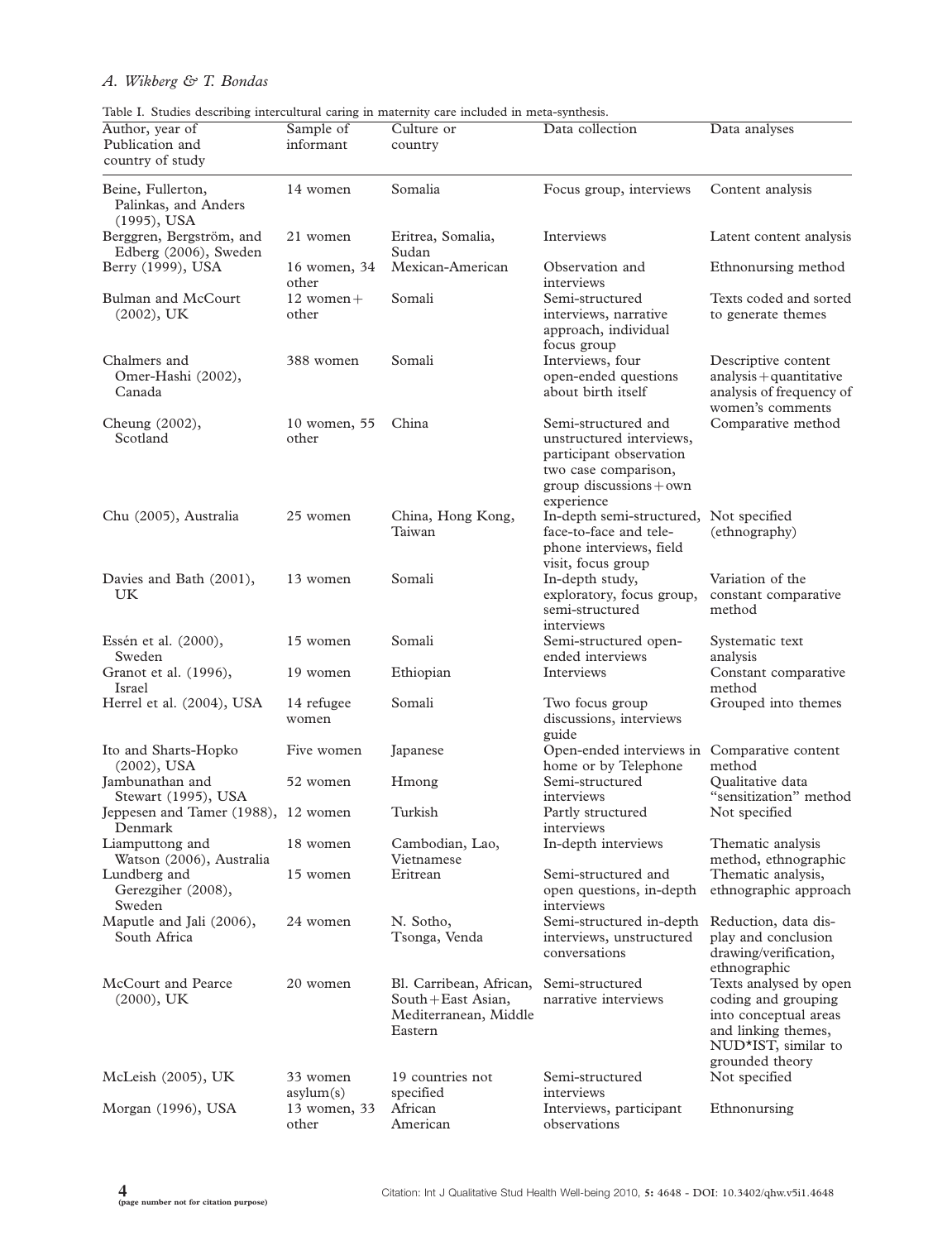| Table I. (Continued)                                                         |                                      |                                                                                               |                                                                                                                   |                                                                                                                               |
|------------------------------------------------------------------------------|--------------------------------------|-----------------------------------------------------------------------------------------------|-------------------------------------------------------------------------------------------------------------------|-------------------------------------------------------------------------------------------------------------------------------|
| Author, year of<br>Publication and<br>country of study                       | Sample of<br>informant               | Culture or<br>country                                                                         | Data collection                                                                                                   | Data analyses                                                                                                                 |
| Nabb (2006), UK                                                              | 10 women<br>asylum(s), five<br>other | Algeria, Congo,<br>Angola, Nigeria,<br>Somalia, Iraq                                          | Informal unstructured<br>and semi-structured<br>interviews                                                        | Not specified                                                                                                                 |
| Nøttveit (2000), Norway                                                      | Seven women                          | Pakistani                                                                                     | <b>Interviews</b>                                                                                                 | Phenomenological,<br>Giorgi's analysing<br>method                                                                             |
| Ny, Plantin, Karlsson, and<br>Dykes (2007), Sweden                           | 13 women                             | Turkey, Syria, Iraq,<br>Lebanon                                                               | Focus groups and<br>individual<br>semi-structured<br>interviews                                                   | Content analysis                                                                                                              |
| Pearce (1998), USA                                                           | 21 women                             | Puerto Rico, Dom.<br>Rep., C. Am., $PR + S$ .<br>American                                     | In-depth interviews                                                                                               | Constant comparison<br>analysis                                                                                               |
| Reid and Taylor (2007),<br>Republic of Ireland                               | 13 women                             | Traveller                                                                                     | Unstructured<br>non-directive interviews                                                                          | Data-analysis was<br>guided by an<br>established framework                                                                    |
| Reitmanova and<br>Gustafson (2008),<br>Canada                                | Six women                            | Five countries                                                                                | In-depth semi-structured<br>interviews                                                                            | Two step process of<br>content analysis                                                                                       |
| Rice (1999), Australia                                                       | 27 women                             | Hmong                                                                                         | Individual in-depth<br>interviews                                                                                 | Thematic analysis,<br>ethnographic                                                                                            |
| Rice and Naksook (1998),<br>Australia                                        | 30 women                             | Thai                                                                                          | Interviews, participant<br>observations                                                                           | Thematic analysis,<br>ethnographic                                                                                            |
| Rice, Naksook, and<br>Watson (1999), Australia                               | 26 women                             | Thai                                                                                          | Interviews, participant<br>observations                                                                           | Thematic analysis,<br>ethnographic                                                                                            |
| Sharts-Hopko (1995),<br>Japan                                                | 20 women                             | American                                                                                      | <b>Interviews</b>                                                                                                 | Comparative content<br>analysis                                                                                               |
| Small, Rice, Yelland, and<br>Lumely (1999),<br>Australia                     | 60 of 318<br>women                   | Vietnamese, Turkish,<br>Filipino                                                              | Interviews, schedule<br>adapted from postal<br>questionnaire.<br>Qualitative responses to<br>open-ended questions | Statistical + qualitative<br>analysis, quotations<br>illustrating most<br>common themes<br>identified in coding               |
| Tandon, Parillo, and Keefer 125 women<br>$(2005)$ , USA                      |                                      | Hispanic                                                                                      | Semi-structured<br>interviews                                                                                     | $Statistical + qualitative$<br>Atlas.ti 4.1, descriptive<br>open coding,<br>inferential, and<br>explanatory pattern<br>coding |
| Templeton, Velleman,<br>Persaud, and Milner<br>$(2003)$ , UK                 | Six women,<br>$19 +$ other           | Bangladeshi, Indian,<br>Portugal+mixed race                                                   | Semi-structured<br>interviews, telephone and descriptive thematic<br>face-to-face, focus groups analysis          | Qualitative analysis,                                                                                                         |
| Tsianakias and<br>Liamputtong (2002),<br>Australia                           | 15 women                             | Lebanon,<br>Jordan, Turkey, Egypt,<br>Kuwait, Malaysia,<br>Singapore,<br>Morocco,<br>Pakistan | In-depth interviews                                                                                               | Thematic analysis                                                                                                             |
| Vangen, Johansen,<br>Sundby, Traeen, and<br>Stray-Pedersen (2004),<br>Norway | 23 women, 36<br>other                | Somali                                                                                        | In-depth interviews                                                                                               | Thematic analysis,<br>interpretation                                                                                          |
| Wiklund, Aden,<br>Högberg, Wikman, and<br>Dahlgren (2000),<br>Sweden         | Nine women,<br>seven men             | Somali                                                                                        | Semi-structured or<br>thematized interviews                                                                       | Grounded theory<br>technique                                                                                                  |
| Woollett and<br>Dosanjh-Matwala<br>(1990a), England                          | 32 women                             | Indian<br>subcontinent                                                                        | In-depth interviews                                                                                               | Qualitative and<br>quantitative content<br>analysis                                                                           |
| Woollett and<br>Dosanjh-Matwala<br>(1990b), UK                               | 32 women                             | Asian                                                                                         | Semi-structured<br>interviews                                                                                     | Not specified<br>(quantitative and<br>qualitative content<br>analysis)                                                        |

A patient perspective in research on intercultural caring in maternity care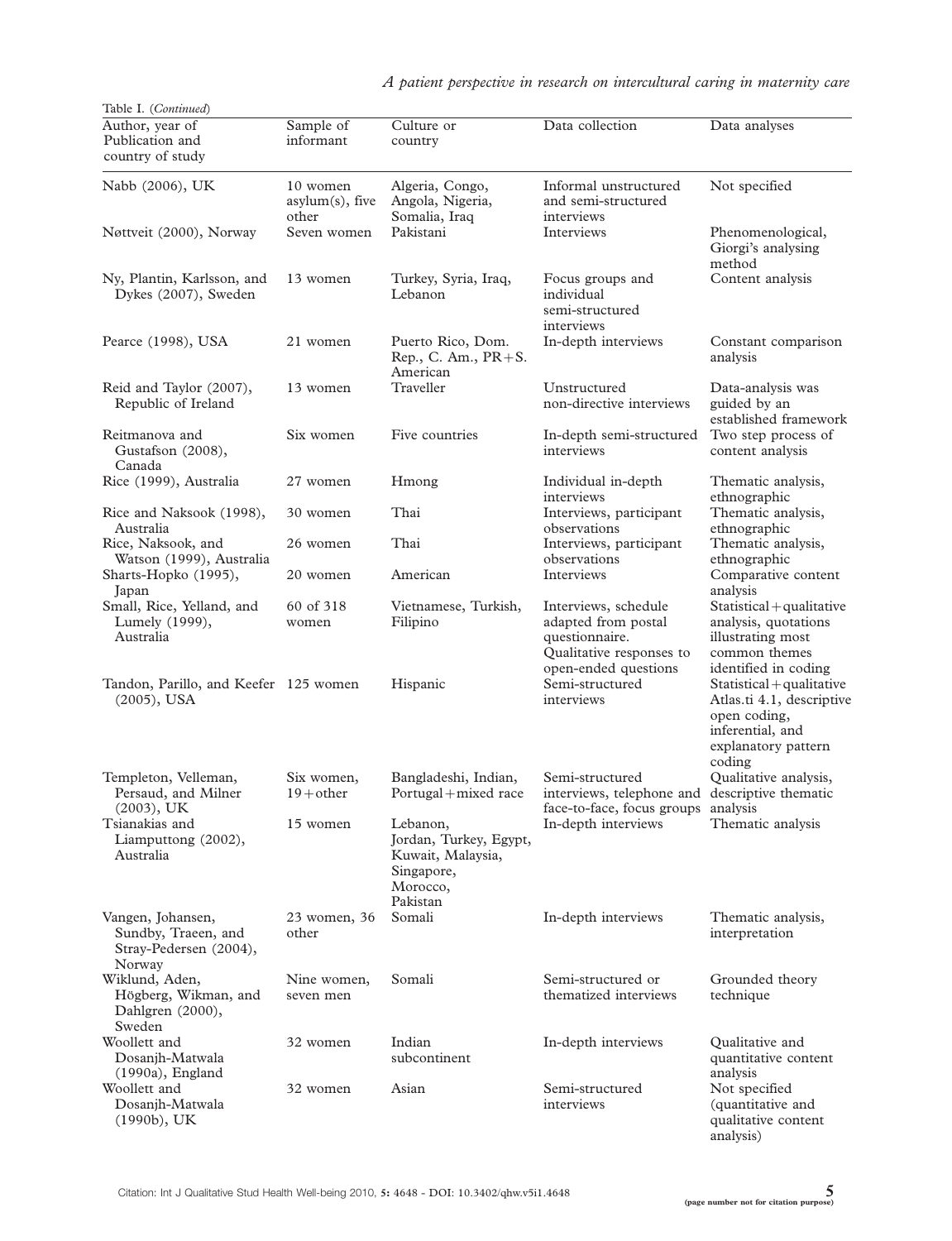A. Wikberg & T. Bondas

|  | Table I. (Continued) |
|--|----------------------|

| rapic <i>r.</i> ( <i>Commed</i> )                      |                               |                                  |                                                              |                                                                               |
|--------------------------------------------------------|-------------------------------|----------------------------------|--------------------------------------------------------------|-------------------------------------------------------------------------------|
| Author, year of<br>Publication and<br>country of study | Sample of<br>informant        | Culture or<br>country            | Data collection                                              | Data analyses                                                                 |
| Yelland et al. (1998),<br>Australia                    | $60 \text{ of } 318$<br>women | Vietnamese, Turkish,<br>Filipino | Interviews, schedule<br>adapted from postal<br>questionnaire | Statistic $+$ two open<br>questions collated and<br>coded to common<br>themes |
| Yeo, Fetters, and<br>Maeda (2000), USA                 | 11 couples                    | Japanese                         | In-depth interviews                                          | Ethnographic method                                                           |

based on the same sample and material and had the same aim were excluded. Subcultures and other nursing contexts than maternity care were excluded.

Dissertations have been excluded, partly because they are difficult to find and get hold of and partly because articles are usually published based on the dissertation. Unpublished theses and dissertations have not necessarily undergone the same rigorous evaluation as scientific articles in the peer review process. The same applies to research reports. Sandelowski and Barroso's (2007, pp. 75-131) appraisal of qualitative research has been kept in mind when evaluating and choosing relevant articles for the study.

## Analysing and synthesizing

Each article was read several times in full and its substance was analysed and expressed in metaphors (themes), which were written down with their description and examples. The metaphors emerged primarily in the results and findings of the articles. Metaphors from each article were translated (interpretatively explained) into common metaphors from other articles trying to preserve the uniqueness and holism of each article. The common metaphors that emerged were found to be opposites of each other (refutational). After articles were compared for similarities and differences, a higher level interpretation took place about the whole (the opposite metaphors and the findings in the 40 studies) (Noblit & Hare, 1988, pp. 62-64) and new interpreted results emerged to create a synthesis. Quotations were used for validations. The steps of the method overlapped.

# **Ethics**

Although ethical issues have been considered in the included studies, ethics here is primarily concerned with choosing to synthesize an important field of study that has not previously received adequate attention. The studies are carefully analysed and synthesized to avoid unnecessary harm or devaluation of them. The intention is to find their deeper essence and to be critical in a constructive way (cf. Sandelowski, Docherty, & Emden, 1997, p. 370). Ethics is also to realize that the studies have been done and were published in their context and time. The recommendations of the National Advisory Board on Research Ethics (2002) are followed.

# Summary and context of included articles

This meta-synthesis consists of 40 articles published between 1988 and 2008. Eleven were made in the USA or Canada, 10 in the UK, eight in Australia, eight in Scandinavian countries, and one each in Israel, Japan, and South Africa (see Table I). There are more than 1160 women from more than 50 cultures involved. The sample varies between 5 and 388 women. Although the studies are published mostly in nursing journals, some were found also in medicine, public health, and psychology journals. There are six studies that are both quantitative and qualitative. In these only the qualitative result has been used. Three studies (Rice & Naksook, 1998; Small, Rice, Yelland, & Lumley, 1999; Woollett & Dosanjh-Matvala, 1990a) have the same sample as another study (Rice, Naksook, & Watson, 1999; Woollett & Dosanjh-Matvala, 1990b; Yeo, Fetters, & Maeda, 2000). The first two pairs of studies have divided antenatal/birth and postnatal into two studies and the third pair has different aims. These samples are only counted once above. All the studies had different kinds of interviews as the data collecting method. Some also had observations, field visits, or questionnaires. The most common methods of analysis were ethnography (10), content analysis (8), and grounded theory (6). Many mentioned thematic analyses.

The context in all the studies was either prenatal, birth, or postnatal care or a combination of these. All of the women with a few exceptions received care from professionals from another culture. The women in this study were heterogenic. The reason for immigration or entry into another culture varied. Some were illegal immigrants, asylum-seekers, refugees, temporary, or permanent immigrants because of studies, work, marriages, or other reasons.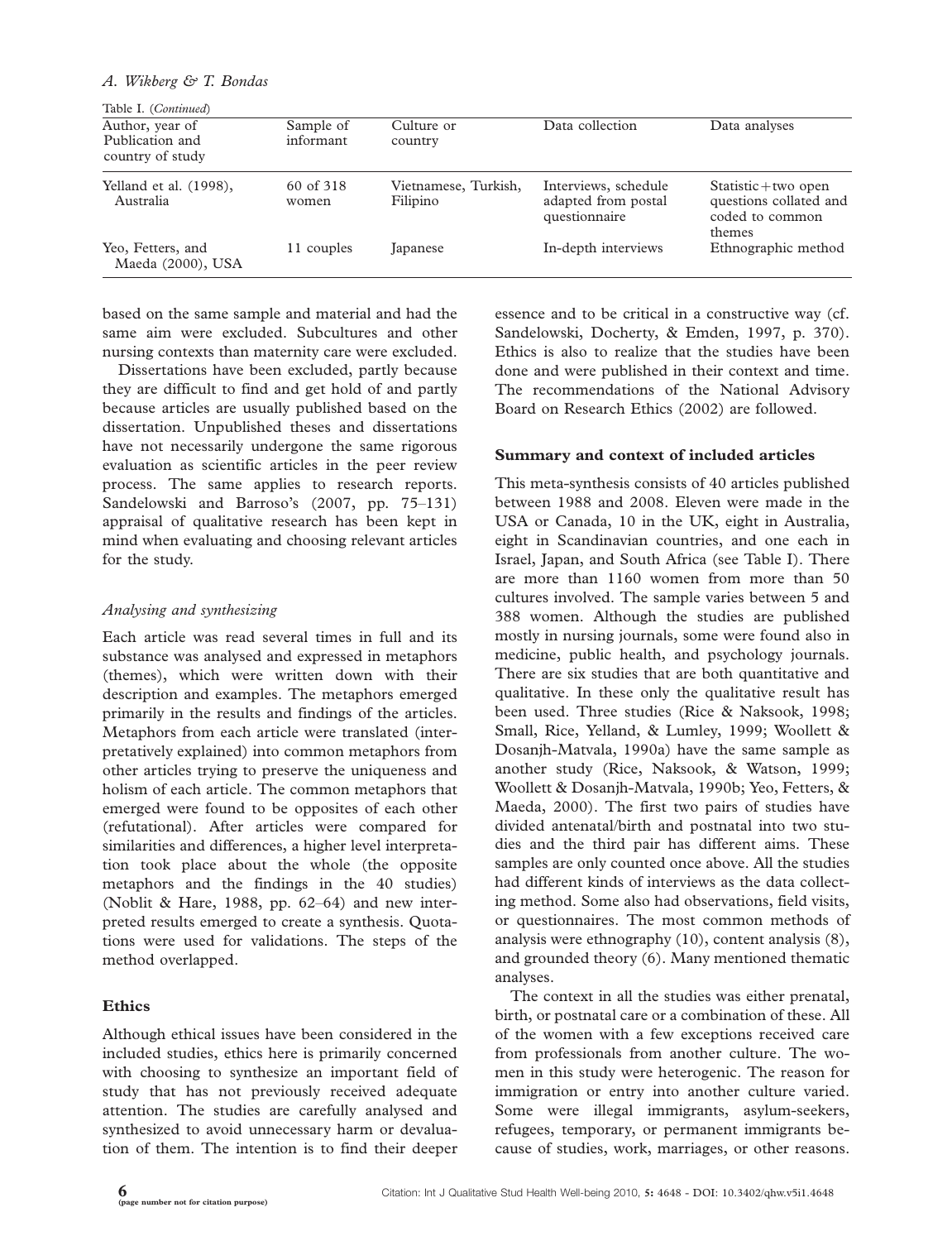Although most had husbands or partners from the same culture, some were single or married to men from other cultures. The length of their stay and acculturation varied from recently arrived to second or more generation immigrants. Three studies (Maputle & Jali, 2006; Morgan, 1996; Reid & Taylor, 2007) examined ''original'' minority ethnic groups in a country. Language skills and educational (illiterate to university degree) background varied between the women. Their economical situation and insurance situation was also different. Some were alone while others had support from family and/or friends. Access, organization, and the cost of maternity care differed in the countries they resided.

## Findings

The accounts in the studies are determined to stand in relative opposition to each other and are thus essentially "refutational." The following seven opposite metaphors are found in the data (see Figure 1). These opposite metaphors, however, are not entirely exclusive of each other. For example, racism can be seen as part of non-caring.

#### Caring versus non-caring

Although there are many descriptions of caring, there is also non-caring. Professional caring is described as kindness, feeling cared for and releasing worries (Nabb, 2006), professional knowledge, personal touch meaning concern for protection, being attentive to and explaining, presence, respect for culture, religion, and family (Berry, 1999), something more than the routine (Bulman & McCourt, 2002) and continuity (McCourt & Pearce, 2000). Patients want respectful and not condemning care:

I was lucky when I met a midwife in Sweden who knew about circumcised women. This was a great help to make me feel secure because it was my first time to be pregnant and to live far from my parents and family. (Lundberg & Gerezgiher, 2008, p. 219)

Non-caring is experienced, when staff is not talking with patients, not listening, not asking, not understanding, or not informing (Berggren, Bergström, & Edberg, 2006), patients are left alone (Granot et al.,

Caring  $\longleftrightarrow$  non-caring

Language and communication problems  $\longleftrightarrow$  information and choice Acculturation: preserving the original culture  $\longleftrightarrow$  adapting to a new culture Professional caring relationship  $\longleftrightarrow$  family and community involvement Caring is important for well-being and health  $\longleftrightarrow$  conflicts cause interrupted care Vulnerable women with painful memories  $\longleftrightarrow$  racism Access to medical and technological care  $\longleftrightarrow$  incompetence



1996) and the care is experienced as harsh and offensive (Chalmers & Omer-Hashi, 2002). Noncaring is deemed as being the midwife's shouting, refusal to touch, or arguing (Bulman & McCourt, 2002). ''My surgery was very painful and I even could not pass urine until my bladder was nearly ruptured. I tried to explain to the nurse but she said she had no time to listen'' (Chalmers & Omer-Hashi, 2002, p. 277). A Hmong woman experienced a lack of respect and lack of choice when eight medical students examined her vaginally soon after her delivery (Rice, 1999, p. 248). Non-caring is also exposing the patient without respect to modesty: ''It is hurting to be naked with legs open during delivery and in the presence of males'' (Maputle & Jali, 2006, p. 67). Some mothers experienced non-caring when nurses did not help with childcare (Rice & Naksook, 1998; Yelland et al., 1998).

## Language and communication problems versus information and choice

In almost all the studies, language or communication problems are described. Even if there are obvious language and communication problems, patients are expected to be informed and make choices. Language problems influence all aspects of care (Yeo et al., 2000). It might be the language that is unknown, use of interpreter, communication styles or unwillingness to talk that causes the problems. Communication is essential for the relationship and caring to occur. ''They don't give enough attention if you can't speak English ...'' (Woollett & Dosanjh-Matwala, 1990a, p. 183). Women often experience that they are not informed and therefore cannot choose. Sometimes patients do not want to tell the nurses about their problem because it is shameful, they don't want the nurse to lose face or it is taboo to talk about something. A Chinese woman (Cheung, 2002) felt pity for the midwife who tried to distract her in labor by talking about herself, her cat and husband when the woman was tired and had pain and wanted to rest. In Chinese culture it is not a tradition to keep pets and talk about husbands to strangers. The metaphor ''don't hang your dirty laundry out'' (Templeton, Velleman, Persaud, & Milner, 2003, p. 215) is used by patients who have postnatal depression for not disclosing. Knowledge of language and culture is not enough though for caring to occur (Ny, Plantin, Karlsson, & Dykes, 2007).

Patients who do not know what is happening during labor are often very scared and frustrated. ''One woman did not know if she had been given information about the progress of her labor, ... they might have (told me). I didn't understand''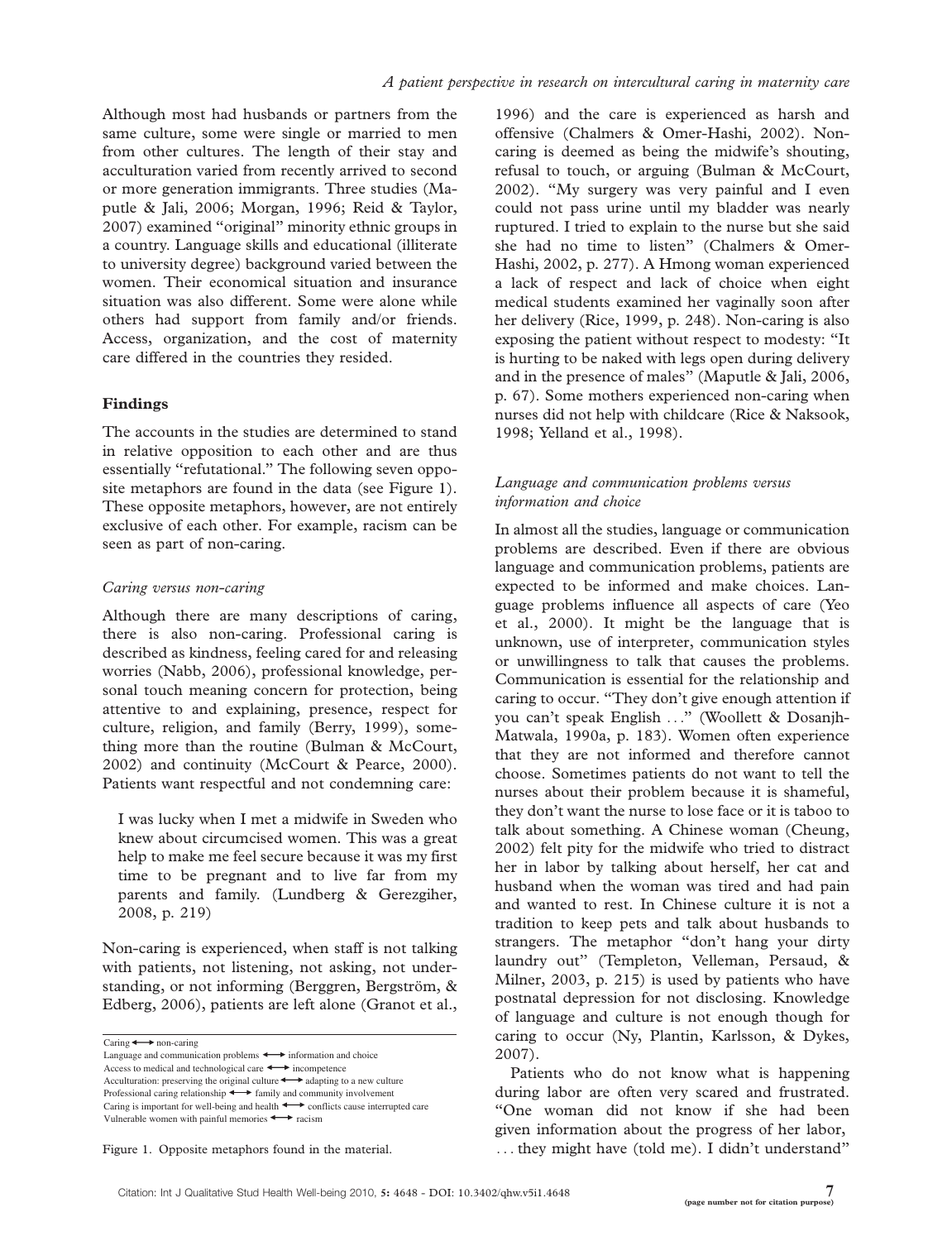#### A. Wikberg & T. Bondas

(Davies & Bath, 2001, p. 241). Sometimes misunderstandings or conflicts occur because of language and communication problems and there are suspicions that unnecessary cesarean sections are done or patients are left without necessary care. Sometimes patients do not know enough about different choices or have no tradition of choosing, like this Chinese mother. ''There are so many choices and I have never tried any of them before. I haven't got any personal experience about them. I have no idea what to choose ...'' (Cheung, 2002, p. 205). Information is not given about cultural issues like male circumcision, which is required in Islam for male infants. ''They don't know anything about it. They will tell you that you have to ask your doctor'' (Reitmanova & Gustafson, 2008, p. 106). Although information is wished for and needed, it can be frightening to receive it (Ny et al., 2007).

#### Access to medical and technological care versus incompetence

In many of the studies women are very thankful of the good care they have received. They think that the hygiene, material equipment, and technical knowledge are supreme to their home countries (Tsianakias & Liamputtong, 2002). They trust the doctors' assessments (Beine, Fullerton, Palinkas, & Anders, 1995; Liamputtong & Watson, 2006) or appreciate the medical knowledge and safety of childbirth ''... it is safer in hospital'' (Cheung, 2002, p. 207). ''... They are very capable and professional. The Norwegian health care system is very good and efficient'' (Nøttveit, 2000, p. 48).

At the same time many patients experience professionals' incompetence, e.g., about female genital mutilation (FGM) and its care, religious matters, different traditions, and treatment policies. Here a Somali woman talks about Swedish midwives' incompetence to care for circumcised women:

I and other women who have not been opened before delivery suffer most. We need to be opened at delivery, but the midwives don't know how to cut. They wait until the head of the baby is down and then they cut in a hurry in all directions, often several cuttings. They are not careful. I think that they see us as already destroyed. (Berggren et al., 2006, p. 54)

#### Acculturation: preserving the original culture versus adapting to a new culture

Patients and their families want to preserve some of their culture and adapt other parts to the majority culture. Somalis, for example, get changed gender roles. Fathers start to take part in the delivery and help more after delivery, which some women experienced positively with more understanding or love from the husband, while others experienced loss of areas of responsibility (Essén et al., 2000; Wiklund, Aden, Högberg, Wikman, & Dahlgren, 2000). Some start to use contraceptives and have fewer children (Wiklund et al., 2000). Hmong women begin to bottle feed their babies for different reasons, even if they have breastfed their babies before they came to the USA (Jambunathan & Stewart, 1995). Japanese and Somali women are reluctant to have epidurals and other pain treatment during labor, but like the pain relieving effect. In addition, hospitals and professionals change. Some changes are positively received by patients, like diet and language help but others are not liked, e.g., shorter postnatal hospital stay. Sometimes women are forced to do things they do not want to do. Here a Filipino woman wanted to follow her tradition but the nurses want her to adapt:

The thing is we have to follow their practices here. They treat you all the same way, whatever country you come from anyway. So if they say ''take a bath,'' you take a bath ... Of course you are not satisfied. (Small et al., 1999, p. 92)

The level of acculturation affects how caring was experienced or expressed.

## Professional caring relationship versus family and community involvement

The relationship between the patient, in this case the women and their caregiver (nurses, midwives, or doctors) is prerequisite to caring.

She was a nice kind nurse. If I couldn't take something she would help me take it. I was bleeding and had a blood transfusion. When the blood stopped, she always looked and started it again, and in the morning she washed my face ... she was really very kind. She's the one I won't forget. (Bulman & McCourt, 2002, p. 373)

The relationship is described above as both caring and non- or uncaring. However, most articles talk about family and community importance. The husband and/or female relatives or friends attend the delivery and help during pregnancy and postpartum period.

The women's mothers were the most supportive persons; others were sisters, mothers-in-law, sisters-in-law, aunts and grandmothers; some of these women were geographically distant. The father of the baby was supportive of many, but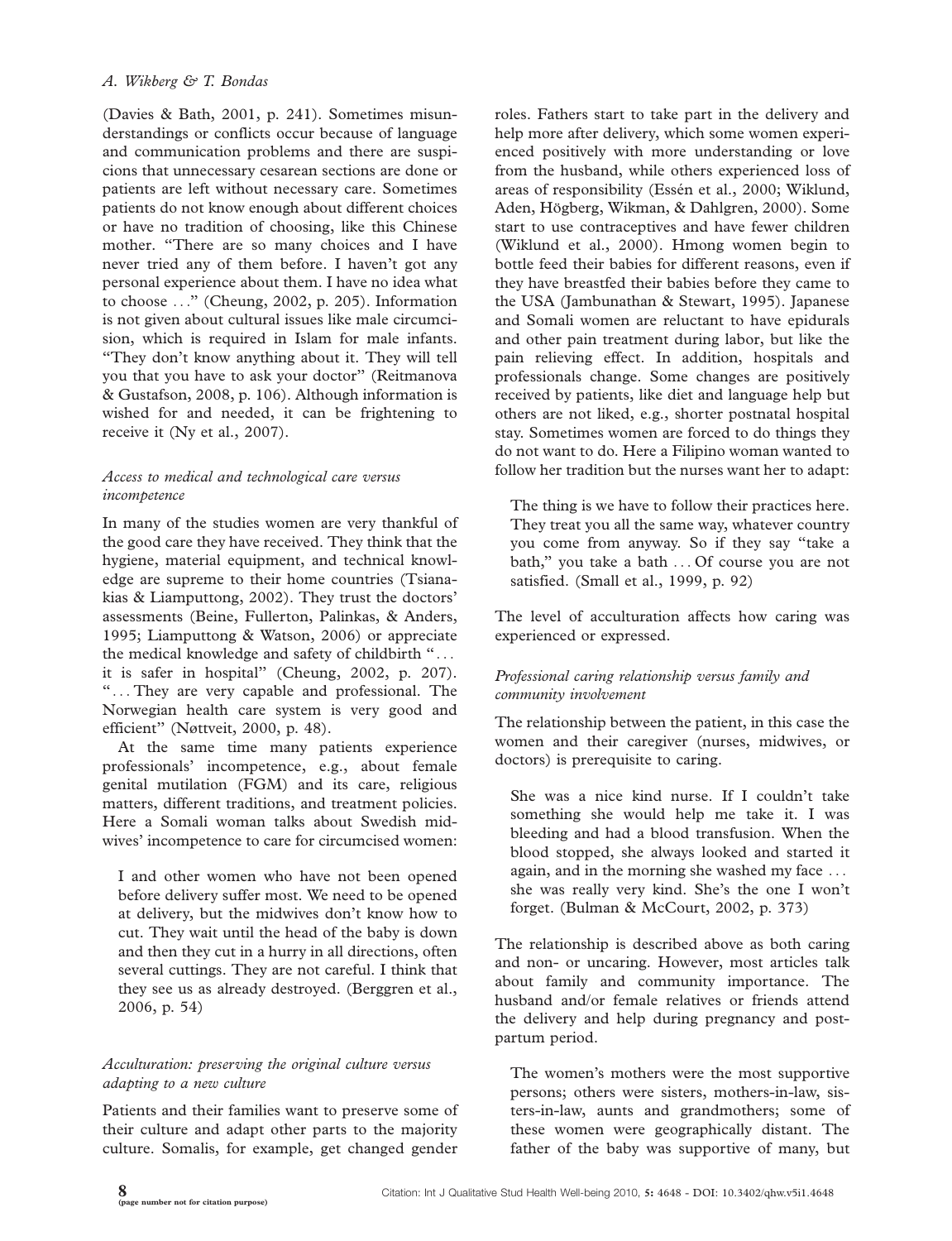by no means for all, of the women. (Pearce, 1998, p. 357)

Pregnancy and childbirth is considered as women's business (Reid & Taylor, 2007, p. 253). Many women miss their family and feel alone and isolated after delivery when there is nobody to help them with personal needs, childcare, and household duties. The women want respect for family and friends that visit them during the hospital stay or are with them during visits to clinics. Relatives often help with language interpretation.

# Caring is important for well-being and health versus conflicts cause interrupted care

Caring is presented as preserving and promoting well-being and health. Especially culturally specific or congruent caring is seen as promoting well-being. Presence and protection is part of well-being and health by African American women. ''Prenatal care 'protects the mother and the baby''' (Morgan, 1996, p. 6). If the Asian women in Liamputtong and Watson's (2006) study were not able to follow traditional practices, they believed it could have a severe affect on their future health.

However, many reasons for conflicts exist because of different expressions of caring, different traditions and care and treatment regimes that relatively often lead to an interruption of health care relationships or care altogether. These have negative consequences for health and well-being. In Chinese culture, postpartum is considered a cold state and, therefore, exposure to cold and wind like taking a shower, drinking iced water, and exposure to air conditioning are considered taboo. In Australian maternity hospitals this cause conflicts because ''... unwillingness to shower was often regarded as unhygienic and evidence of uncooperative behaviour'' (Chu, 2005, p. 47). ''... In Sweden the fear (of cesarean section) could lead women to avoid seeking care when obstetrical problems and cesarean section might occur. This could lead to an increased risk for adverse outcome" (Essén et al., 2000, p. 1511). If the care is not personal, the women are not willing to take part in it and become quiet and passive (Granot et al., 1996; Tandon, Parillo, & Keefer, 2005). Some women leave hospital early because they misunderstand the hospital policy, are told to go home early, feel lonely, are asked by relatives to come home, want to help at home or are unable to follow dietary or other traditions (Rice et al., 1999) or do not get enough rest or help with childcare or breastfeeding in hospital (Woollett & Dosanjh-Matwala, 1990a; Yelland et al., 1998).

Vulnerable women with painful memories versus racism

Many of the women are described as vulnerable and lonely. Some are marginalized and isolated. They feel fear and anxiety during pregnancy and childbirth (Lundberg & Gerezgiher, 2008). Many have painful memories when visiting healthcare professionals or hospitals. They remember circumcision, torture, rape, previous offensive situations, and can experience it again.

When I go to the hospital, a picture comes to me. I remember what she did to me long ago back in Somalia, when I was only 7 years old. I see the features of her face and the razor she was going to cut me with. I remember it all. (Berggren et al., 2006, p. 53)

They remember women in severe pain, women who have died during labor or from cesarean sections or children that they have lost or that have been taken away from them.

... I was so fearful of death during the labor process. I was afraid that I was going to die because in Cambodia, I used to see women die whilst giving birth, and I did not know the reason for their death. (Liamputtong & Watson, 2006, p. 69)

The most lonely and vulnerable women are young women who have immigrated for marriage, have no friends and relatives near and no support in the husband's family in the new country (Jeppesen & Tamer, 1988; Woollett & Dosanjh-Matwala, 1990b).

These vulnerable women who need caring, instead often meet indignity caused by the staff. Many experience that professionals had stereotypes about their culture or experience racism or discrimination.

... I would advice them (health care providers) to get to know us first because some of us are educated and some of us are not. We are totally mixed-just like them. They should wait before treating us like primitive people. (Herrel et al., 2004, p. 347)

An African woman asked for help when she got an infection but was not met with respect:

... She looked at me like this and said, ''Your are OK''... She said to another midwife, ''These Africans ... they come here, they eat nice food, sleep in a nice bed, so now she doesn't want to move from here!'' ... When she said this I didn't say anything, I just cried—she doesn't know me, who I am in my country. And the other midwife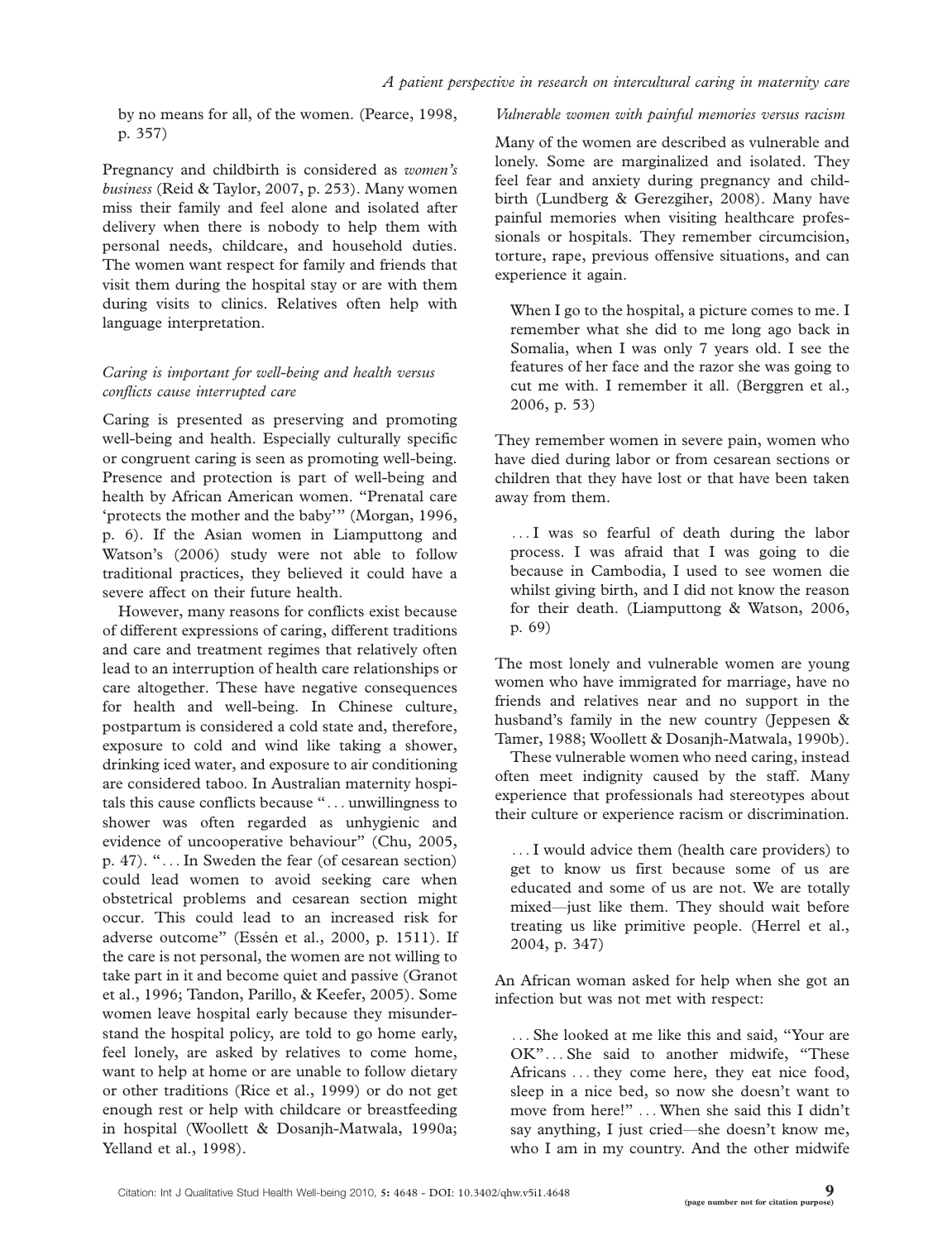said ''What's wrong with them, these Africans?'' and some of them they laughed. (McLeish, 2005, p. 783)

Traveller women in the Republic of Ireland experience difficulty in accessing maternity care because of a ''full caseload or women having no permanent address'' (Reid & Taylor, 2007, p. 252).

# The overarching metaphor

Alice in Wonderland was interpreted as the overarching metaphor with three aspects, when the opposite metaphors based on the findings in the 40 studies were reread and synthesized into a new whole. The metaphor Alice in Wonderland (a children's story by Charles Dodgson, alias Lewis Carroll, first published 1865, about a little girl who goes down a rabbit hole and comes to a land, full of strange creatures and curious adventures, where nothing, including herself, is like it used to be) is found in one of the studies (Sharts-Hopko, 1995) included.

When I learned that I would give birth in a foreign country, I was scared to death. I thought only in the US would I be able to have a baby and that in a foreign country everything would be done backward. (Sharts-Hopko, 1995, p. 345)

This metaphor symbolizes maternity care in a foreign culture in the whole meta-synthesis. Alice is the woman in a foreign country or culture, which is strange and unfamiliar, but at the same time it is a wonder to have a child or to experience caring (or visiting a different land). In the same way as Alice sees the world in the rabbit hole from different views, caring has several dimensions: uniqueness, context, culture, and universality. Alice lives in a real world and visits Wonderland, intercultural caring in this study has an inner core, described above as respect, trust, concern, etc. but there are also outer factors influencing caring. Like Alice, the women in this meta-synthesis experiences language and communication problems, difficulty getting the right information or knowing what to ask or where to go, strange or unkind people, some of whom are trying to help while others are hostile, change and power, different time concepts and games that have no rules, no winner, nor end.

## Intercultural caring has different dimensions: uniqueness, context, culture, and universality

Caring is described as unique to each woman, as person-centered or individual. The maternity context has some common features like the process of pregnancy, childbirth, and postnatal period, pregnancy and childbirth as normal events in life, breastfeeding, transition to motherhood, changed relationships, labor pain, and fear of labor and closeness between life and death. Childbirth is seen as *going into a tunnel*, where the woman does not know if she is going to survive or not (Vangen, Johansen, Sundby, Traeen, & Stray-Pedersen, 2004, p. 33). Common is also anxiety for the health of the child (Pearce, 1998) and in most studies female professionals or friends are preferred or missed. Childbirth is described as women's business (Reid & Taylor, 2007, p. 253), female business (Wiklund et al., 2000) or woman's world, and female network (Ny et al., 2007).

Culture also has common or specific characteristics. The women belong to different religions. Devotion to a God or fear of evil spirits is mentioned in some studies. FGM is causing special needs and care in Somali and Eritrean women. Asian, Somali, and Traveller women have special needs for practical help during postpartum, especially with childcare since they are used to a tradition of a 30-40 days resting period after birth. Several Asian cultures have special needs for diet, according to the hot and cold theory, during pregnancy and postpartum. Women from Somalia do not like interventions like ultrasound, contraceptive advice, and cesarean section (Beine et al., 1995). Hmong women do not like to be touched because they think it can cause a miscarriage (Jambunathan & Stewart, 1995). Cultural rules like not seeing the husband or the husband's other wife during labor, fasting during Ramadan, traditional medicines, treatments, and customs (e.g., herbs, moxabustion, roasting, steam bath, prayer, and amulets) exist in specific cultures to safeguard the health and well-being of the baby and mother. Childbirth and immigration are seen as a double burden with dual demands (Sharts-Hopko, 1995).

There are also universal expectations of caring like listening, presence, respect, concern, being kind, trying to understand. Ethnic minority women share many similar fundamental values and hopes of the health care service with the majority population (McCourt & Pearce, 2000).

# Intercultural caring has an inner core of caring and is affected by outer factors

The universal part of intercultural caring is the inner core of caring. When patients experience kindness from nurses and doctors who listen, give time and are concerned, they feel respect, trust, love, and caring. This inner core of caring is independent of context and culture.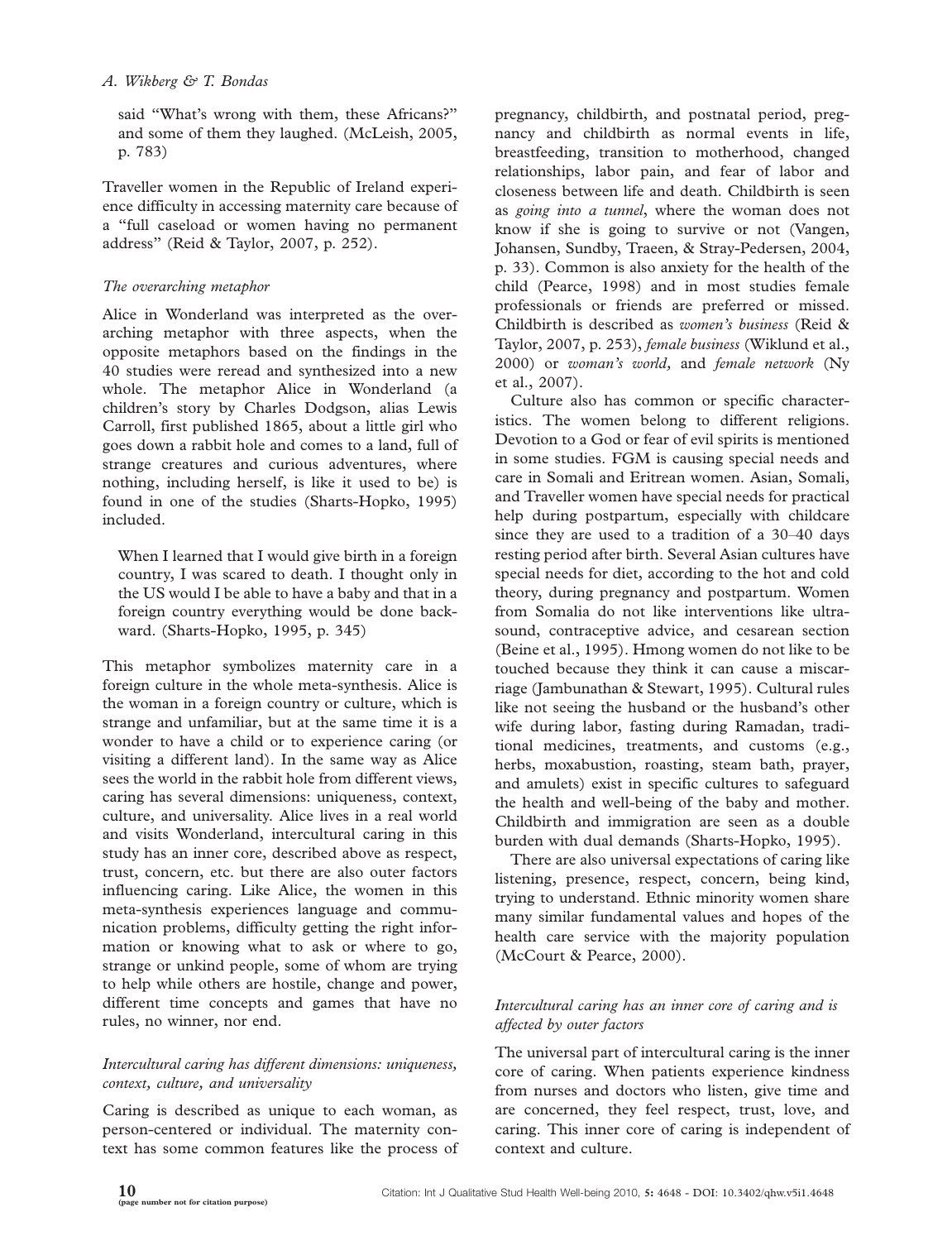Lack of transport, interpreters, and babysitting means that some patients have difficulty coming to clinics and hospitals. A lack of time spent with clients, communication barriers and long waits in the clinic adversely affect the experienced caring (Morgan, 1996). Busy wards and midwives' other duties prevent them from being with the patients (Maputle & Jali, 2006). Inflexible schedules and rigid rules make care difficult to attend to. Economy is a major concern for the women in the USA. The organization of maternity care as well as midwives' education and rights to work are different in different countries. It is difficult for the women to know what kind of care they can get from whom and from where. Status of immigration varies and influences the access and security the women have.

## Intercultural caring is influenced by legal status and power

Disempowerment (Reid & Taylor, 2007; Vangen et al., 2004), control (Cheung, 2002), and legal status (McLeish, 2005) have an important and profuse influence on caring and health, on both a personal and a societal level. It seems that the most vulnerable women with illegal, asylum-seeking, refugee status or from traditionally not accepted minorities or immigration for arranged marriage have the most difficult situation in accessing healthcare and encountering nurses, midwives, and doctors in maternity care. These women are also the ones with many traumatic memories in their background and are sometimes refused healthcare or interrupt their care when met with racism or offensive behavior even if they have health problems. They do not know the language and feel powerless, disempowered, and not in control when not knowing what is happening, not being listened to and not being able to influence the situation. As a result women become silent, passive, and avoid or interrupt the care. Disempowerment, experienced as non-caring can lead to an increased risk of not experiencing well-being and health (Essén et al., 2000). Negative experiences of prenatal care, including disempowerment, among low-income women across ethnic groups raises concern for the quality of care and long-term consequences (Wheatley, Kelley, Peacock, & Delgado, 2008). Empowerment is experienced when the culture is acknowledged and the woman can use practices from her own culture (Ito & Sharts-Hopko, 2002).

## Discussion

The findings in this meta-synthesis explore and describe a patient perspective on intercultural caring in maternity care in 40 qualitative articles. The results show that intercultural caring in maternal care is complex. There is diversity among the women as well as similarity within context, culture, and caring. There are common parts of caring among all people (cf. Eriksson, 2002; Leininger, 2006) and in maternity care but each culture also has specific features important to intercultural caring. Furthermore, the unique woman's wishes and needs have to be considered since there are variations within and between cultures and every individual needs unique care (cf. Leininger, 2006). There are many opposite experiences of the women that receive maternity care from health care professionals from a different culture than themselves. They have both complex and paradoxal caring and uncaring experiences. Both inner core and outer factors affect the intercultural caring and health and well-being of the mother and baby. The legal status of the patient, disempowerment, racism among health care professionals and outer factors have huge influence on access to health care, the experience of caring and on the health and well-being of the patient (cf. Coffman, 2004; Wikberg & Eriksson, 2008b). It is not enough with education of nurses and doctors, there has to be positive attitude to and accepting of different cultures.

The 40 included studies are qualitative but they are influenced by quantitative thinking, e.g., results are often quantified. The sampling methods for the recruitment of informants in the included studies varied. Interviews vary in length, amount, and type. Most studies have considered ethical issues. Most studies describe the results in categories or themes with quotations as validation. Some studies had other informants than mothers. Theories influencing the studies were stated theories, e.g., Leininger's theory, or were implicit in the studies. The problem thinking/searching in ethnic groups/cultures could be seen in the studies and might have influenced the results. It was, for example, mentioned in several studies that immigration and childbirth (including circumcision, pain, and maternal care) were a double burden (Berggren et al., 2006) or a dual demand (Sharts-Hopko, 1995), but it was less emphasized that some women experienced childbirth in another country as a relief, feeling safe, and cared for by a competent personnel. Many of the studies give examples of non-caring as well as caring. Caring is often expressed as non-caring, which is important to understand for finding the missing parts of caring (Leininger, 1991).

The recommendations of including 10-12 studies in a meta-synthesis (Paterson, Thorne, Canam, & Jillings, 2001; Sandelowski & Barroso, 2007) are far exceeded. However, the breadth of the 40 studies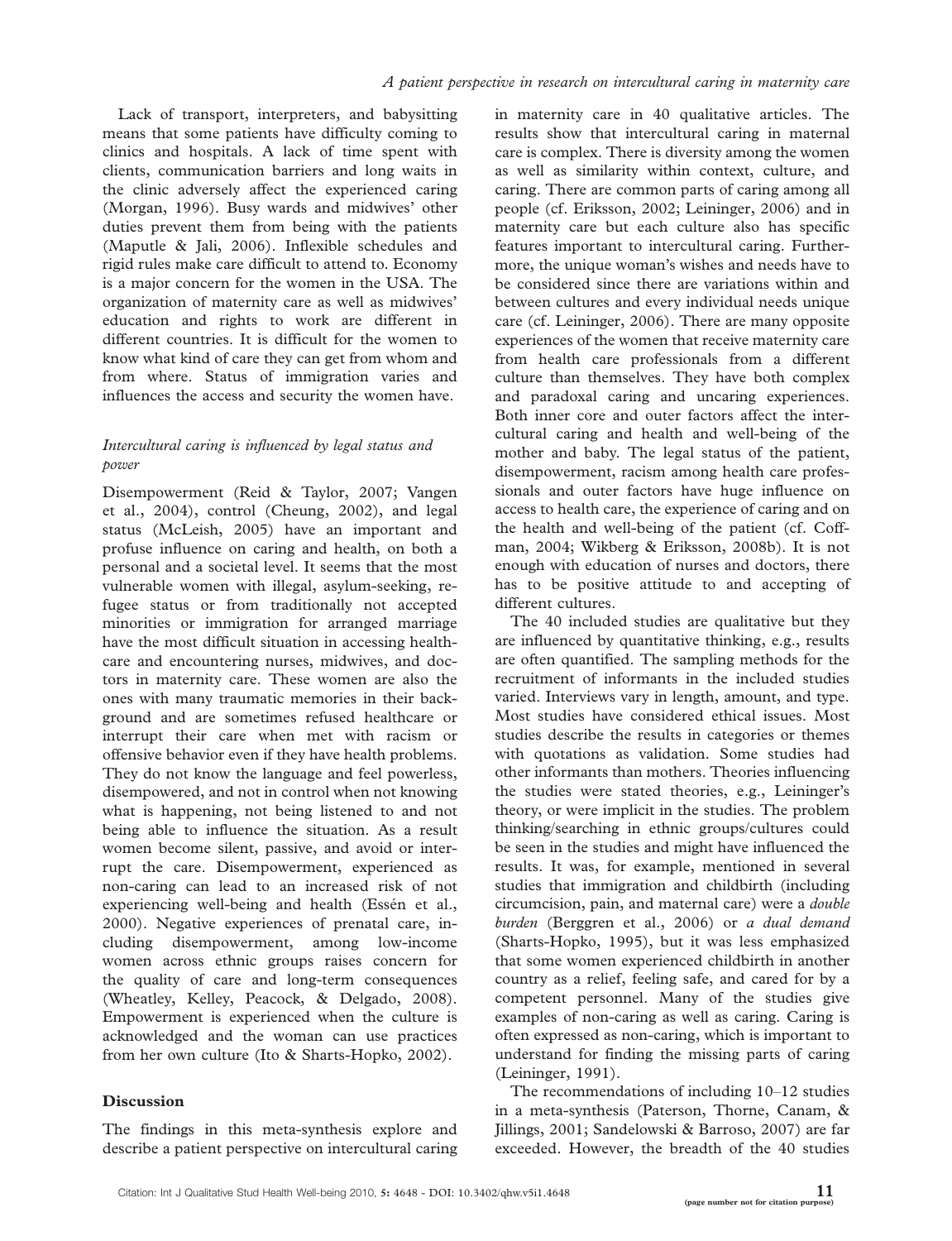included, which enabled interpretation beyond single studies as well as saturation, ensured that a more comprehensive consideration of the aim, including both preconditions and consequences, relationships between parts and opposites of caring, was possible. Meta-synthesis like this study can contribute to evidence-based care from a lifeworld perspective in midwifery care (Berg et al., 2008). Quantitative studies were excluded because the results are not comparable with qualitative results. The qualitative part, used in the studies that had both quantitative and qualitative findings, could possibly have been excluded because they had only a few open-ended questions superficially analysed. However, inclusion meant that they brought both width and saturation to the other studies. Three studies (Jeppesen & Tamer, 1988; McLeish, 2005; Nabb, 2006) did not state the analysing method but had arranged the results in themes.

Both the authors of this article have international work experience in care, research, and education. The first author has worked in Zambia, Lesotho, Nepal, and Vietnam during a 10-year period. Both the authors have worked in other Nordic countries and also have international contacts. Both belong to the Swedish-speaking minority in Finland. This has sensitized the authors to cultural and language questions in nursing care. This study includes studies about caring between several cultures done in several countries. An inclusion criterion was studies in several languages, which has earlier been missing (Bondas & Hall, 2007a, 2007b), though only one in Danish was included. Meta-synthesis is at least three times interpretation (Bondas & Hall, 2007b), which affects the result. Although the original raw data is not available, the studies are. The accounts in this study were refutational; a type of meta-ethnography that has not been described to our knowledge in previous meta-synthesis studies (Bondas & Hall, 2007b).

# Implications for clinical care

Health care professionals need to learn more about specific cultures and phenomena, especially the ones that they encounter most often. Professional interpreters of the same sex need to be available and used without cost for the patient. Without a common language or functioning communication, there can be no relationship between the patient and nurse, where caring can occur. The importance of relationship in maternity care is confirmed by Hunter, Berg, Lundgren, Ólafsdóttir, and Kirkham (2008). Continuity of care also seems to be an advantage for women from other cultures because it helps in building trust. Professionals with knowledge of several languages and experience from working in other cultures need to be employed. Female professionals are preferred in maternity care. The professionals need to ask the women about their culture and their needs and show that they care. They need to inform the women and let them choose. Professionals need to be aware of their own culture and other cultures, traditions must be respected and majority culture not forced upon patients. Not only does a lack of education lead to incompetence among health care professionals but also organizations and societies are sometimes racist or discriminating against women. An effective system to combat discrimination, racism and stereotypes to avoid ill-being and negative outcomes of childbirth is often missing. Cultural competence might not be enough because there is a risk for categorization and stereotyping when differences are focused upon. Cultural safety, suffering because of differences and an appreciation of common humanity should also be considered (cf. Baumann, 2009).

Circumcised women do not get optimal care. Apart from a lack of awareness and knowledge and legal issues about circumcision, some midwives and doctors have no practical skills how to manage delivery and do not know when, where and how to cut. Knowledge about diet and traditional beliefs like hot-cold theory is often missing. Many women, especially Asian and African, want more help after delivery with childcare, household tasks, and personal needs to be able to rest and recover. For some women it is a double burden to adapt to a new culture at the same time as to deliver a baby and adapt to motherhood. Especially lonely women with traumatic backgrounds and an unsure legal status are vulnerable and at risk of depression and feelings of abandonment after delivery. These women who often miss their family and community support would need female supporters from the same cultures to help them during pregnancy, delivery, and the postpartum period. In addition, support groups after delivery are beneficial. Resources like interpreters, childcare, transport, diet, material in different languages and human resources are needed and enable intercultural caring.

Some practices in maternity care are influenced by western culture, e.g., rooming-in might not fit Asian or other women who have a tradition of resting and getting practical help with childcare after delivery (Rice, 2000). Therefore, flexibility must be observed because this might otherwise cause conflict with midwives/nurses or with family. All cultures do not have the same autonomy concept as western cultures. Some women might be used to paternalism or second order autonomy and want the midwife/ doctor or family members to choose for them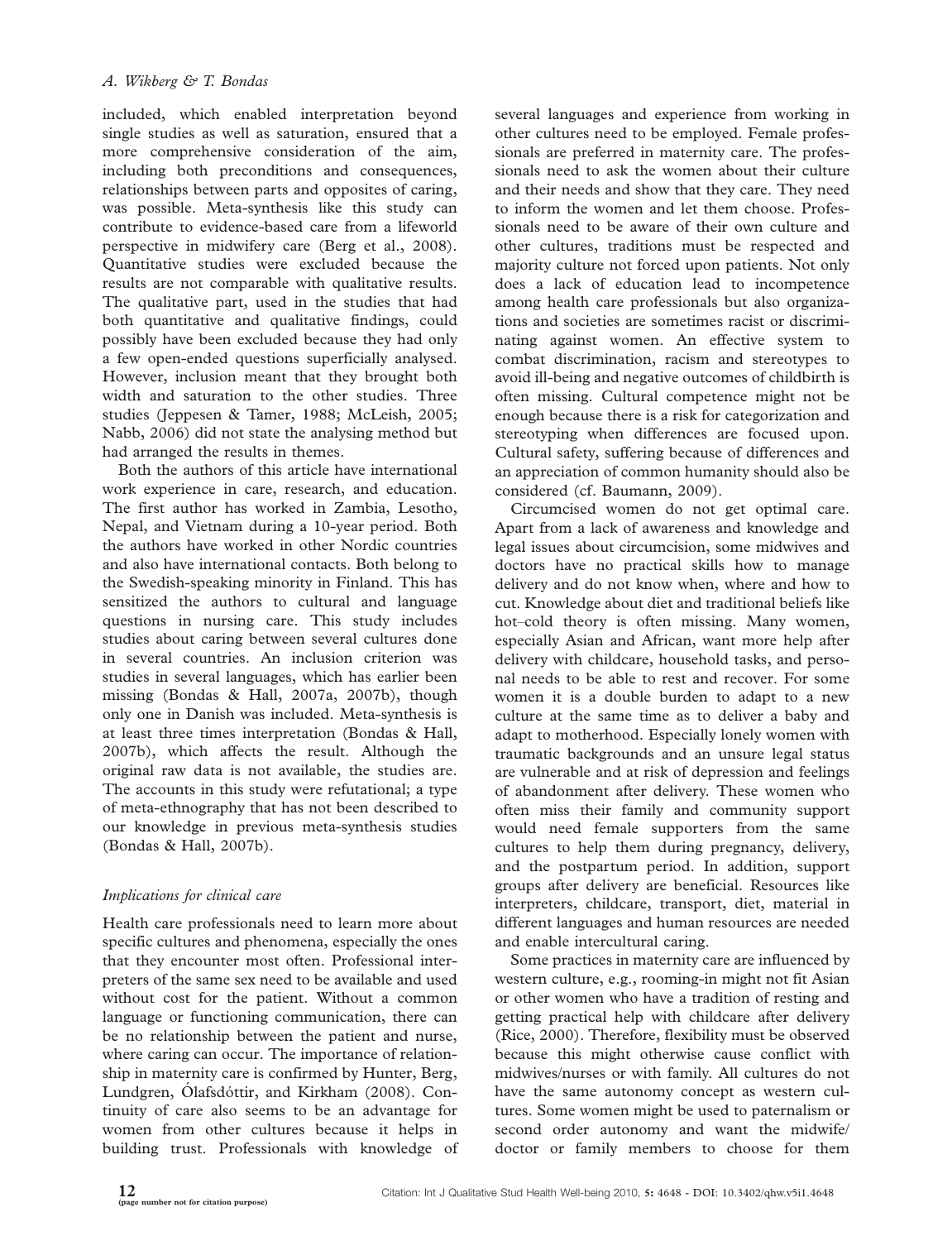(Hanssen, 2004; Meddings & Haith-Cooper, 2008). For women who have no support from a family and social network, the midwife might be the only person to confide in (Berggren et al., 2006). If reciprocal caring is missing there is a risk for isolation and unnecessary suffering (Finfgeld-Connett, 2005).

#### Future studies

Many studies about circumcised women, health, acculturation, postnatal depression, pain, and suffering were excluded from this study. These and other studies in midwifery about ethnic groups like Somalis, Vietnamese, African American, and Spanish Americans could be interpreted in new meta-syntheses in the future. This study raised new questions about acculturation, disempowerment, and suffering because of immigration or ethnic affiliation.

#### **Conclusions**

This study, with Eriksson's caritative theory as its starting point, has widened the knowledge about a patient perspective on intercultural caring in a maternity context and added new aspects to the intercultural caring model (Wikberg & Eriksson, 2008a). This study has highlighted the importance of context and culture in supplement to the universal and the unique dimensions of caring. It has also shown the inner core as well as the importance of outer factors for the experience of caring by mothers in maternity care. Power, racism, and legal status have especially strong influence on how caring is experienced and on the result of the nursing and health care. In the intercultural caring model the relationship between patient and nurse is seen as reciprocal and asymmetric. Asymmetric means that the nurse had more responsibility, but it can as seen in this study also be misused as racism. Racism, discrimination, and intolerance often have support in organizations and political and legal structures of societies or outer factors. This study has highlighted cultural and social aspects of caring, human being, health, and suffering, which have not previously been emphasized in the caritative theory. The dimensions of the intercultural caring model (ontological, phenomenological, and practical activities) have also been reformulated in a new and expanded way (universal, culture, context, and unique).

#### Acknowledgements

This study was supported by grants from the Department of Caring Science at Abo Akademi University and BFiN, the qualitative research network

Childbearing in the Nordic countries/Nordforsk. NordForsk and The Finland-Swedish Association for Nurses.

#### Conflict of interest and funding

The authors have not received any funding or benefits from industry to conduct this study.

#### References

- Aagaard, H., & Hall, E. (2008). Mothers' experiences of having a preterm infant in the neonatal care unit: A meta-synthesis. Journal of Pediatric Nursing, 23(3), e26-e36. Retrieved January 20, 2009, from [http://linkinghub.elsevier.com/](http://linkinghub.elsevier.com/retrieve/pii/S0882596307000334) [retrieve/pii/S0882596307000334](http://linkinghub.elsevier.com/retrieve/pii/S0882596307000334)
- Baumann, S. (2009). Beyond cultural competence. Nursing practice with political refugees. Nursing Science Quarterly, 22(1), 83-84.
- Beck, C. (2002a). Mothering multiples. The American Journal of Maternal Child Nursing, 27(4), 214-221.
- Beck, C. T. (2002b). Postpartum depression: A metasynthesis. Qualitative Health Research, 12(4), 453-472.
- Beine, K., Fullerton, J., Palinkas, L., & Anders, B. (1995). Conceptions of prenatal care among Somali women in San Diego. Journal of Nurse-Midwifery, 40(4), 376-381.
- Berg, M., Bondas, T., Brinchmann, B., Lundgren, I., Ølafsdøttir, Ø., Vehviläinen-Julkunen, K., et al. (2008). Evidence-based care and childbearing-a critical approach. International Journal of Qualitative Studies on Health and Well-being, 3(4), 239-247.
- Berggren, V., Bergström, S., & Edberg, A.-K. (2006). Being different and vulnerable: Experiences of immigrant African women who have been circumcised and sought maternity care in Sweden. Journal of Transcultural Nursing, 17(1), 50-57.
- Berry, A. (1999). Mexican American women's expressions of the meaning of culturally congruent prenatal care. *Journal of* Transcultural Nursing, 10(3), 203-212.
- Bondas, T., & Hall, E. (2007a). Challenges in approaching metasynthesis research. Qualitative Health Research, 17(1), 113-121.
- Bondas, T., & Hall, E. (2007b). A decade of metasynthesis research in health sciences: A meta-method study. International Journal of Qualitative Studies on Health and Well-being, 2(2), 101-113.
- Bulman, K. H., & McCourt, C. (2002). Somali refugee women's experiences of maternity care in west London: A case study. Critical Public Health, 12(4), 365-380.
- Chalmers, B., & Omer-Hashi, K. (2002). What Somali women say about giving birth in Canada. Journal of Reproductive and Infant Psychology, 20(4), 267-282.
- Cheung, N. F. (2002). Choice and control as experienced by Chinese and Scottish childbearing women in Scotland. Midwifery, 18(3), 200-213.
- Chu, C. (2005). Postnatal experience and health needs of Chinese migrant women in Brisbane, Australia. Ethnicity and Health, 10(1), 33-56.
- Coffman, M. (2004). Cultural caring in nursing practice: A metasynthesis of qualitative research. Journal of Cultural Diversity, 11(3), 100-109.
- CulturedMed. (2008). Retrieved August 11, 2008, from [http://](http://culturedmed.binghamton.edu/) [culturedmed.binghamton.edu/](http://culturedmed.binghamton.edu/)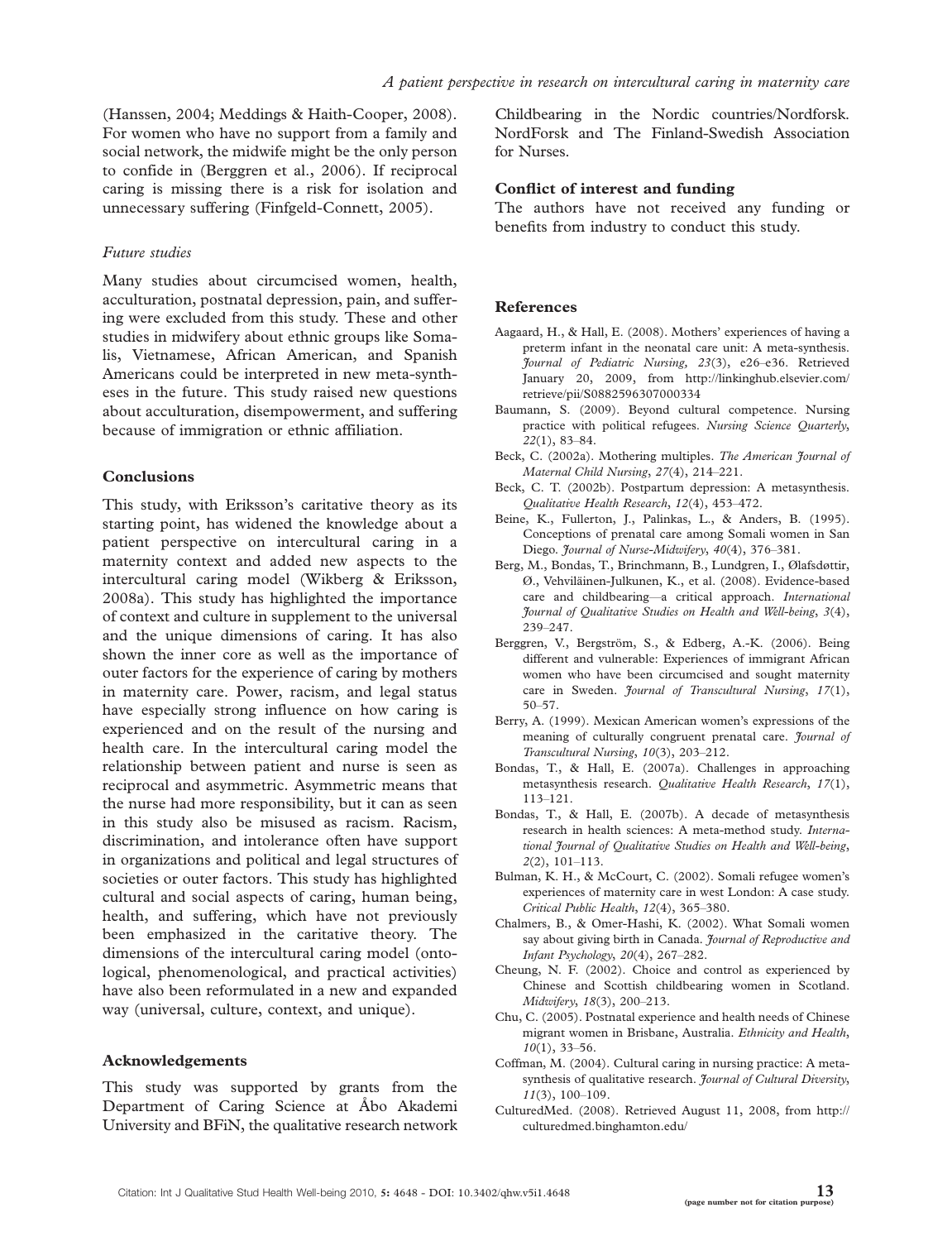#### A. Wikberg & T. Bondas

- Davies, M., & Bath, P. (2001). The maternity information concerns of Somali women in the United Kingdom. Journal of Advanced Nursing, 36(2), 237-245.
- Downe, S., Simpson, L., & Trafford, K. (2006). Expert intrapartum maternity care: A meta-synthesis. Journal of Advanced Nursing, 57(2), 127-140.
- Eriksson, K. (1997). Understanding the world of the patient, the suffering human being: The new clinical paradigm from nursing to caring. Advanced Practice Nursing Quarterly, 3(1), 8-13.
- Eriksson, K. (2002). Caring science in a new key. Nursing Science Quarterly, 15(1), 61-65.
- Eriksson, K., Lindholm, L., Lindström, U., Matilainen, D., & Kasén, A. (2006). Ethos anger siktet för vårdvetenskapen vid Abo Akademi [Ethos gives the direction for caring science at Åbo Akademi University]. Hoitotiede (Nursing Science), 18(6), 296-298.
- Essén, B., Johnsdotter, S., Hovelius, B., Gudmundsson, S., Sjöberg, N.-O., Friedman, J., et al. (2000). Qualitative study of pregnancy and childbirth experiences in Somalian women resident in Sweden. British Journal of Obstetrics and Gynaecology, 107(12), 1507-1512.
- European Transcultural Nursing Association (ETNA). (2008). Retrieved August 11, 2008, from [http://etna.middlesex.](http://etna.middlesex.wikispaces.net/) [wikispaces.net/](http://etna.middlesex.wikispaces.net/)
- Finfgeld-Connett, D. (2005). Clarification of social support. Journal of Nursing Scholarship, 37(1), 4-9.
- Finfgeld-Connett, D. (2006). Meta-synthesis of presence in nursing. Journal of Advanced Nursing, 55(6), 708-714.
- Finfgeld-Connett, D. (2008). Meta-synthesis of caring in nursing. Journal of Clinical Nursing, 17(2), 196-204.
- Granot, M., Spitzer, A., Aroian, K. J., Ravid, C., Tamir, B., & Noam, R. (1996). Pregnancy and delivery practices and beliefs of Ethiopian immigrant women in Israel. Western Journal of Nursing Research, 18(3), 299-313.
- Hanssen, I. (2004). An intercultural nursing perspective on autonomy. Nursing Ethics, 11(1), 28-41.
- Herrel, N., Olevitch, L., DuBois, D., Terry, P., Thorp, D., Kind, E., et al. (2004). Somali refugee women speak out about their needs for care during pregnancy and delivery. Journal of Midwifery and Women's Health, 49(4), 345-349.
- Hunter, B., Berg, M., Lundgren, I., Ólafsdóttir, Ó., & Kirkham, M. (2008). Relationships: The hidden threads in the tapestry of maternity care. Midwifery, 24(2), 132-137.
- Ito, M., & Sharts-Hopko, N. (2002). Japanese women's experience of childbirth in the United States. Health Care for Women International, 23(6-7), 666-677.
- Jambunathan, J., & Stewart, S. (1995). Hmong women in Wisconsin: What are their concerns in pregnancy and childbirth? Birth, 22(4), 204-210.
- Jeppesen, E., & Tamer, F. (1988). Tyrkiske invandrerkvinders erfaringer og holdninger i forbindelse med fødsel i Danmark [The experiences and attitudes of Turkish immigrant women in connection with delivery in Denmark]. Ugeskrift for Laeger (Weekly journal for medical doctors), 150(27), 1668-1671.
- Kennedy, H., Rousseau, A., & Low, L. K. (2003). An exploratory metasynthesis of midwifery practice in the United States. Midwifery, 19(3), 203-214.
- Leininger, M. (1991). Culture care diversity and universality theory: Philosophic, epistemic, and other dimensions of the theory. In M. Leininger (Ed.), Culture care diversity & universality: A theory of nursing (pp. 1-68). New York: National League for Nursing Press.
- Leininger, M. (2006). Culture care diversity and universality theory and evolution of the ethnonursing method. In M. Leininger, & M. McFarland (Eds.), Culture care diversity and

universality. A worldwide nursing theory (2nd ed., pp. 1-41). Sudbury, MA: Jones and Bartlett Publishers.

- Liamputtong, P., & Watson, L. (2006). The meanings and experiences of cesarean birth among Cambodian, Lao and Vietnamese Immigrant women in Australia. Women and Heath, 43(3), 63-82.
- Lindström, U., Lindholm, L., & Zetterlund, J. (2006). Katie Eriksson. Theory of caritative caring. In A. Marriner Tomey, & M. Alligood (Eds.), Nursing theorists and their work (6th ed., pp. 191-223). St. Louis, MO: Mosby Elsevier.
- Lundberg, P., & Gerezgiher, A. (2008). Experiences from pregnancy and childbirth related to female genital mutilation among Eritrean immigrant women in Sweden. Midwifery, 24(2), 214-225.
- Maputle, M. S., & Jali, M. N. (2006). Dealing with diversity: Incorporating cultural sensitivity into midwifery practice in the tertiary hospital of Capricorn district, Limpopo province. Curationis, 29(4), 61-69.
- McCourt, C., & Pearce, A. (2000). Does continuity of carer matter to women from minority ethnic groups? Midwifery, 16(2), 145-154.
- McLeish, J. (2005). Maternity experiences of asylum seekers in England. British Journal of Midwifery, 13(12), 782-785.
- Meddings, F., & Haith-Cooper, M. (2008). Culture and communication in ethically appropriate care. Nursing Ethics, 15(1), 52-61.
- Morgan, M. (1996). Prenatal care of African American women in selected USA urban and rural cultural contexts. Journal of Transcultural Nursing, 7(2), 3-9.
- Nabb, J. (2006). Pregnant asylum-seekers: Perceptions of maternity service provision. Royal College of Midwives-Evidence-Based Midwifery, 4(3), 89-95. Retrieved November 5, 2008, from [http://findarticles.com/p/articles/mi\\_6862/is\\_3\\_4/ai\\_n](http://findarticles.com/p/articles/mi_6862/is_3_4/ai_n28444698) [28444698](http://findarticles.com/p/articles/mi_6862/is_3_4/ai_n28444698)
- National Advisory Board on Research Ethics. (2002). Good scientific practice and procedures for handling misconduct and fraud in science. Retrieved March 20, 2009, from [http://](http://www.pro.tsv.fi/tenk) [www.pro.tsv.fi/tenk](http://www.pro.tsv.fi/tenk)
- Nelson, A. (2002). A metasynthesis: Mothering other-thannormal-children. Qualitative Health Research, 12(4), 515-530.
- Nelson, A. (2003). Transition to motherhood. Journal of Obstetric, Gynaecologic and Neonatal Nursing, 32(4), 465-477.
- Nelson, A. (2006). A metasynthesis of qualitative breastfeeding studies. Journal of Midwifery and Women's Health, 51(2), 13-20.
- Noblit, G., & Hare, R. D. (1988). Meta-ethnography: Synthesizing qualitative studies. Newbury Park, CA: Sage.
- Nøttveit, A. (2000). Pregnant in an alien country. Vård i Norden [Nursing care in the Nordic countries], 20(4), 46-51.
- Ny, P., Plantin, L., Karlsson, E., & Dykes, A.-K. (2007). Middle Eastern mothers in Sweden, their experiences of the maternal health service and their partner's involvement. Reproductive Health, 24(4), 9. Retrieved September 16, 2008, from <http://www.reproductive-health-journal.com/content/4/1/9>
- Paterson, B., Thorne, S., Canam, C., & Jillings, C. (2001). Metastudy of qualitative health research. A practical guide to metaanalysis and meta-synthesis. Thousand Oaks, CA: Sage.
- Pearce, C. W. (1998). Seeking a healthy baby: Hispanic women's views of pregnancy and prenatal care. Clinical Excellence for Nurse Practitioners, 2(6), 352-361.
- Reid, B., & Taylor, J. (2007). A feminist exploration of Traveller women's experiences of maternity care in the Republic of Ireland. Midwifery, 23(3), 248-259.
- Reitmanova, S., & Gustafson, D. (2008). ''They can't understand it'': Maternity health and care needs of immigrant Muslim